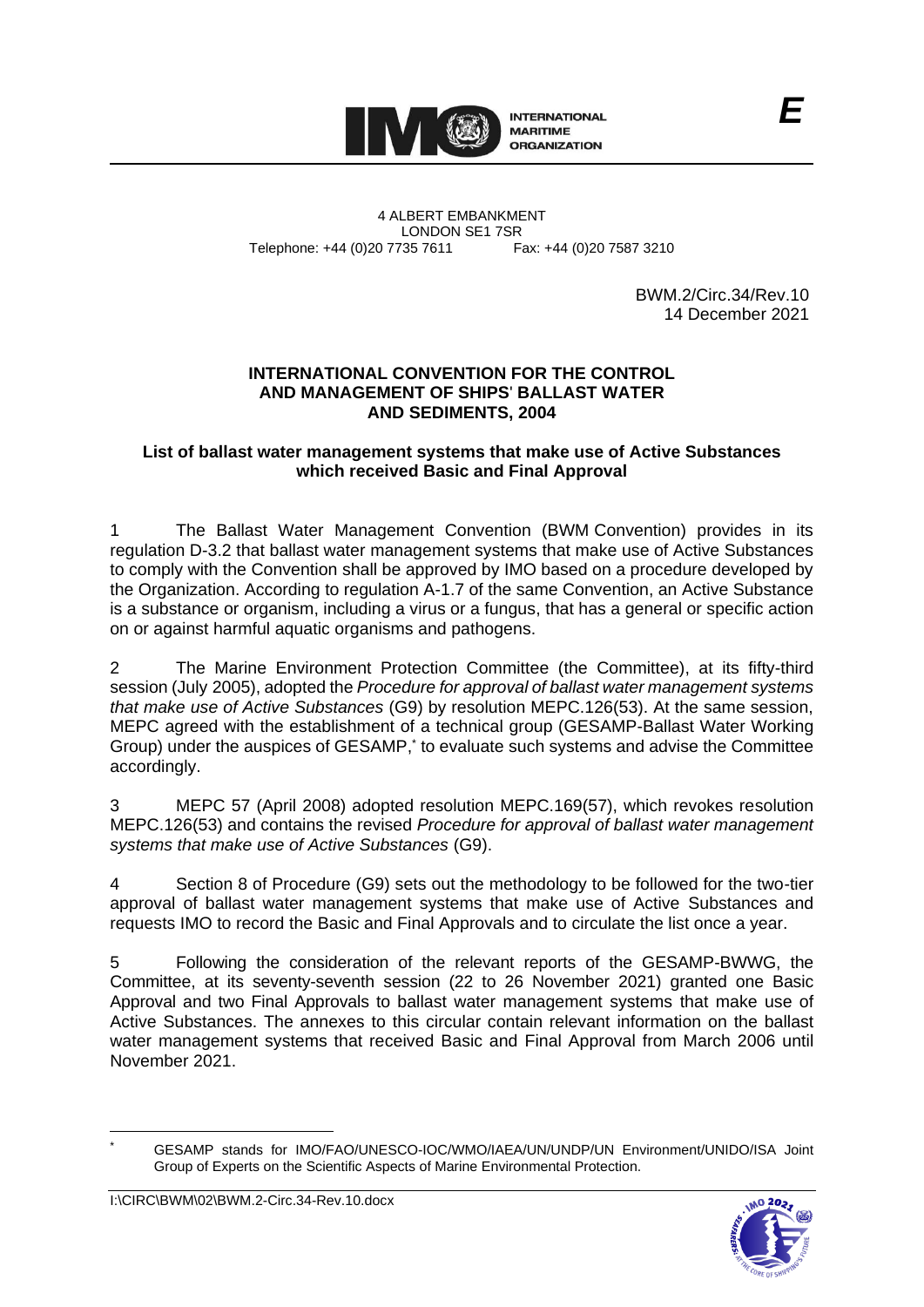6 Information regarding the systems that received type approval certification can be found on the IMO website at [https://www.imo.org/en/OurWork/Environment/Pages/](https://www.imo.org/en/OurWork/Environment/Pages/BWMTechnologies.aspx) [BWMTechnologies.aspx.](https://www.imo.org/en/OurWork/Environment/Pages/BWMTechnologies.aspx)

7 Member Governments are invited to bring this circular to the attention of all the parties concerned.

8 This circular supersedes circular BWM.2/Circ.34/Rev.9.

\*\*\*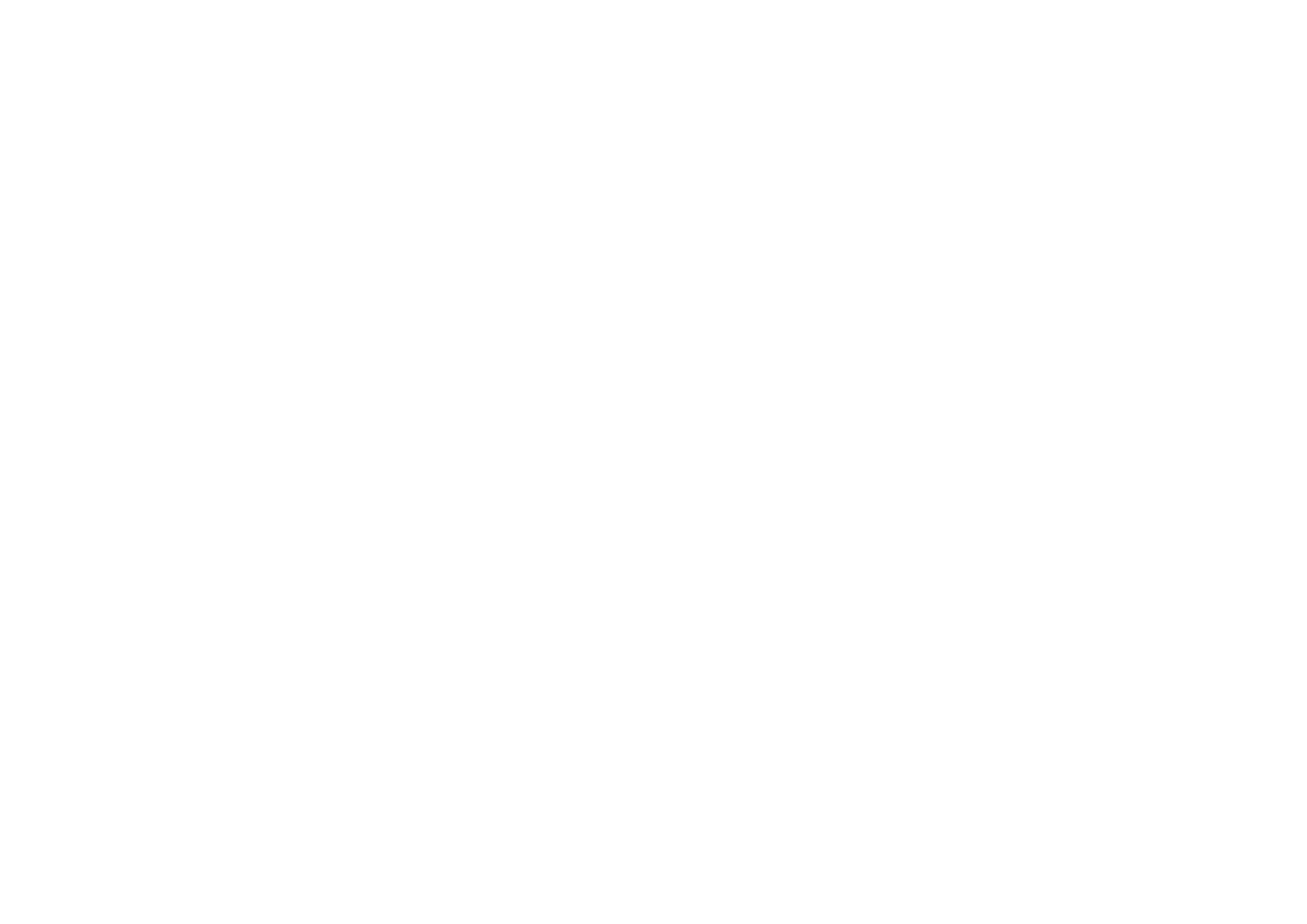# **ANNEX 1**

### **LIST OF BALLAST WATER MANAGEMENT SYSTEMS THAT MAKE USE OF ACTIVE SUBSTANCES WHICH RECEIVED BASIC APPROVAL IN ACCORDANCE WITH PROCEDURE (G9)**

| Name of the system and<br><b>MEPC document related</b><br>to the proposal for<br><b>Basic Approval</b>                                                                                           | Name of<br>manufacturer  | Relevant<br><b>GESAMP-Ballast</b><br><b>Water Working</b><br><b>Group report</b> | Date of<br><b>Basic Approval</b> | <b>Specifications</b>                                                                                                                                                                                                                             |
|--------------------------------------------------------------------------------------------------------------------------------------------------------------------------------------------------|--------------------------|----------------------------------------------------------------------------------|----------------------------------|---------------------------------------------------------------------------------------------------------------------------------------------------------------------------------------------------------------------------------------------------|
| Peraclean <sup>®</sup> Ocean<br>1.<br>(subsequently changed to<br><b>SEDNA<sup>®</sup> Ballast Water</b><br>Management System<br>(using Peraclean <sup>®</sup> Ocean))<br>MEPC 53/2/12 (Germany) | Degussa GmbH,<br>Germany | MEPC 54/2/12,<br>annex 5                                                         | 24 March 2006<br>(MEPC 54)       | Flag State Administration was invited to authorize onboard<br>testing only when the concerns identified in annex 5 of the<br>report of the first meeting of the GESAMP-BWWG<br>(MEPC 54/2/12) had been addressed to its complete<br>satisfaction. |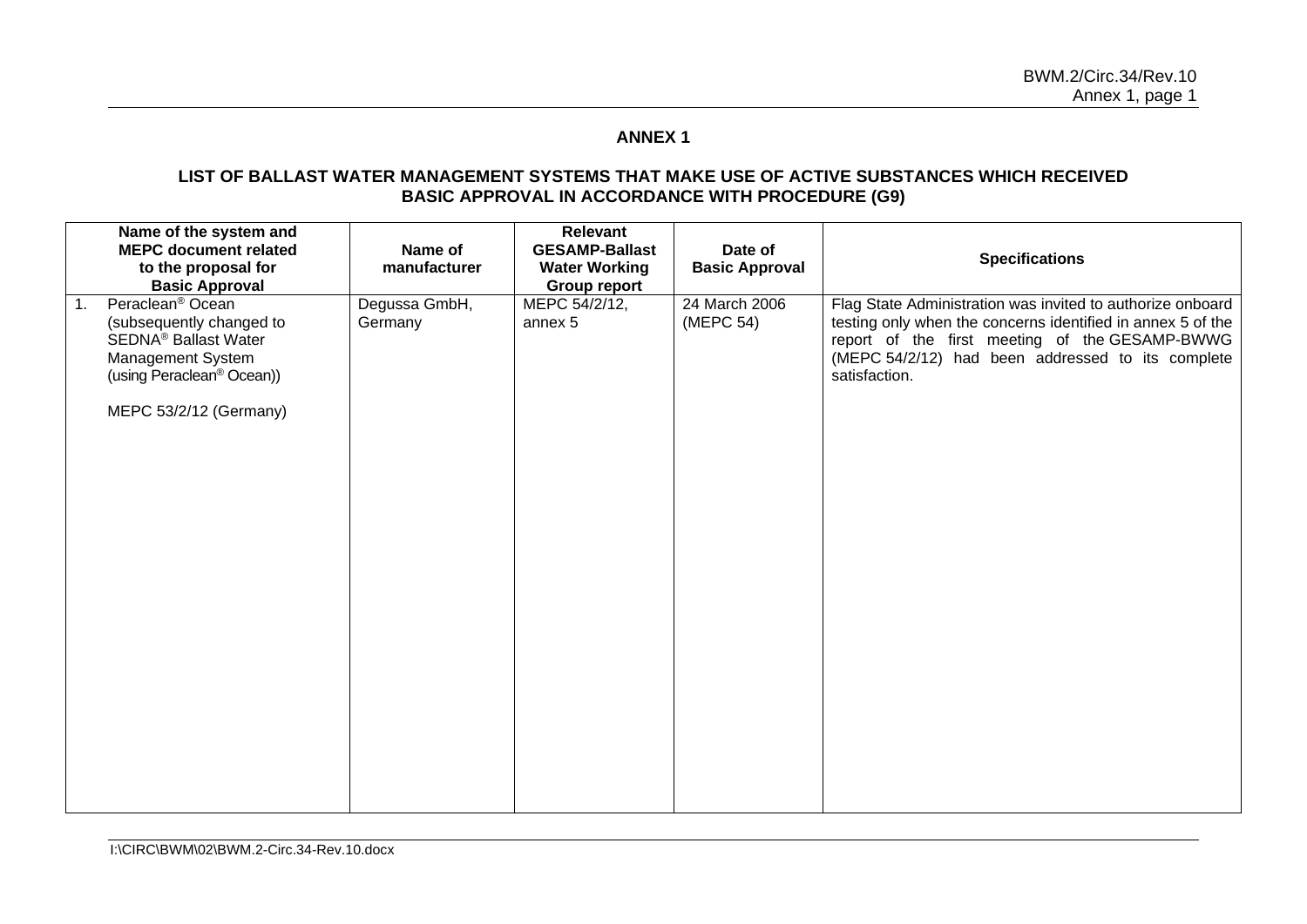|    | Name of the system and<br><b>MEPC document related</b><br>to the proposal for<br><b>Basic Approval</b>                                   | Name of<br>manufacturer                                                               | Relevant<br><b>GESAMP-Ballast</b><br><b>Water Working</b><br>Group report | Date of<br><b>Basic Approval</b> | <b>Specifications</b>                                                                                                                                                                                                                             |
|----|------------------------------------------------------------------------------------------------------------------------------------------|---------------------------------------------------------------------------------------|---------------------------------------------------------------------------|----------------------------------|---------------------------------------------------------------------------------------------------------------------------------------------------------------------------------------------------------------------------------------------------|
| 2. | Electro-Clean (electrolytic<br>disinfection) system<br>(subsequently changed to<br>Electro-Cleen™)<br>MEPC 54/2/3<br>(Republic of Korea) | Techcross Ltd. and<br>Korea Ocean<br>Research and<br>Development<br>Institute (KORDI) | MEPC 54/2/12,<br>annex 6                                                  | 24 March 2006<br>(MEPC 54)       | Flag State Administration was invited to authorize onboard<br>testing only when the concerns identified in annex 6 of the<br>report of the first meeting of the GESAMP-BWWG<br>(MEPC 54/2/12) had been addressed to its complete<br>satisfaction. |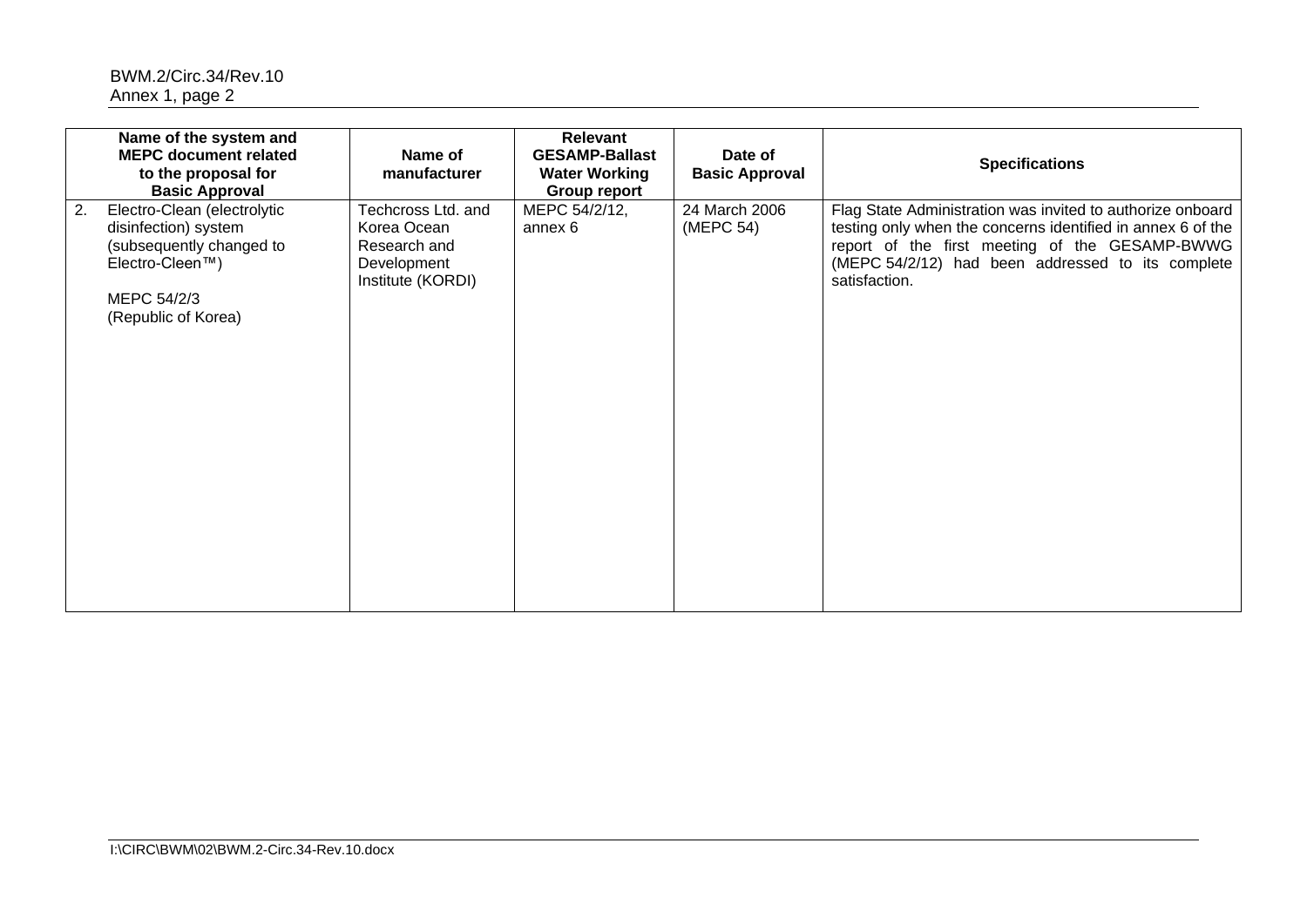|    | Name of the system and<br><b>MEPC document related</b><br>to the proposal for<br><b>Basic Approval</b>  | Name of<br>manufacturer                                                       | <b>Relevant</b><br><b>GESAMP-Ballast</b><br><b>Water Working</b><br><b>Group report</b> | Date of<br><b>Basic Approval</b> | <b>Specifications</b>                                                                                                                                                                                                            |
|----|---------------------------------------------------------------------------------------------------------|-------------------------------------------------------------------------------|-----------------------------------------------------------------------------------------|----------------------------------|----------------------------------------------------------------------------------------------------------------------------------------------------------------------------------------------------------------------------------|
| 3. | Special Pipe Ballast Water<br>Management System (combined<br>with Ozone treatment)<br>MEPC 55/2 (Japan) | Japan Association of<br><b>Marine Safety</b><br>(JAMS)                        | MEPC 55/2/16,<br>annex 5                                                                | 13 October 2006<br>(MEPC 55)     | Flag State Administration was invited to take into account<br>all the recommendations indicated in annex 5 of the report<br>of the second meeting of the GESAMP-BWWG<br>(MEPC 55/2/16) during further development of the system. |
| 4. | EctoSys™ electrochemical<br>system<br>MEPC 55/2/4 (Sweden)                                              | Permascand AB,<br>Sweden,<br>subsequently<br>acquired by RWO<br>GmbH, Germany | MEPC 55/2/16,<br>annex 7                                                                | 13 October 2006<br>(MEPC 55)     | Flag State Administration was invited to take into account all the<br>recommendations indicated in annex 7 of the report of the<br>second meeting of the GESAMP-BWWG (MEPC 55/2/16)<br>during further development of the system. |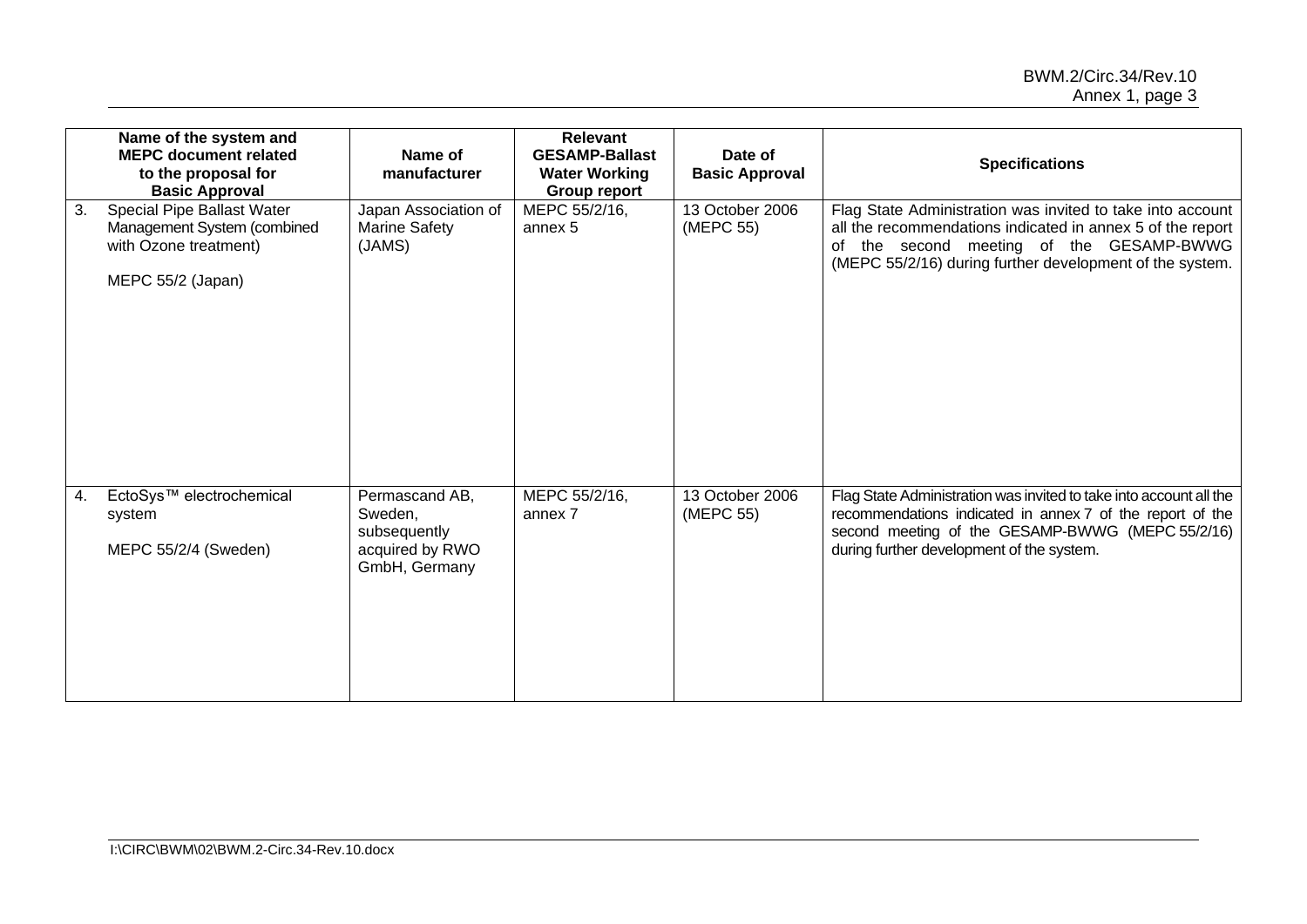|                  | Name of the system and                                                                                                                                                                                          |                                                                    | <b>Relevant</b>                                                      |                                  |                                                                                                                                                                                                                                          |
|------------------|-----------------------------------------------------------------------------------------------------------------------------------------------------------------------------------------------------------------|--------------------------------------------------------------------|----------------------------------------------------------------------|----------------------------------|------------------------------------------------------------------------------------------------------------------------------------------------------------------------------------------------------------------------------------------|
|                  | <b>MEPC document related</b><br>to the proposal for<br><b>Basic Approval</b>                                                                                                                                    | Name of<br>manufacturer                                            | <b>GESAMP-Ballast</b><br><b>Water Working</b><br><b>Group report</b> | Date of<br><b>Basic Approval</b> | <b>Specifications</b>                                                                                                                                                                                                                    |
| 5.               | <b>PureBallast System</b><br>MEPC 55/2/5 (Sweden)                                                                                                                                                               | Alfa Laval/Wallenius<br>Water AB                                   | MEPC 56/2/2,<br>annex 5                                              | 13 July 2007<br>(MEPC 56)        | Not applicable.                                                                                                                                                                                                                          |
| 6.               | <b>NK Ballast Water</b><br><b>Treatment System</b><br>(subsequently changed<br>to NK-O3 BlueBallast<br>System (Ozone), subsequently<br>changed to NK-O3 BlueBallast II<br>Plus)<br>MEPC 55/2/3 and MEPC 55/2/27 | NK Company Ltd.,<br>Republic of Korea                              | MEPC 56/2/2,<br>annex 6                                              | 13 July 2007<br>(MEPC 56)        | Flag State Administration was invited to take into account<br>all the recommendations indicated in annex 6 of the report<br>of the third meeting of the GESAMP-BWWG<br>(MEPC 56/2/2) during further development of the system.           |
| 7.               | (Republic of Korea)<br>Hitachi Ballast Water Purification<br>System (ClearBallast)<br>MEPC 57/2/2 (Japan)                                                                                                       | Hitachi, Ltd./Hitachi<br>Plant Technologies,<br>Ltd.               | MEPC 57/2,<br>annex 5                                                | 4 April 2008<br>(MEPC 57)        | Flag State Administration was invited to take into account<br>all the recommendations indicated in annex 5 of the report<br>of the fourth meeting of the GESAMP-BWWG (MEPC 57/2)<br>during further development of the system.            |
| 8.               | <b>Resource Ballast Technologies</b><br>System<br>MEPC 56/2/3 (South Africa)                                                                                                                                    | <b>Resource Ballast</b><br>Technologies (Pty)<br>Ltd.              | MEPC 57/2/10,<br>annex <sub>5</sub>                                  | 4 April 2008<br>(MEPC 57)        | Flag State Administration was invited to take into account<br>all the recommendations indicated in annex 5 of the report<br>of the fifth meeting of the GESAMP-BWWG Group<br>(MEPC 57/2/10) during further development of the system.    |
| $\overline{9}$ . | GloEn-Patrol™ Ballast Water<br>Management System<br>MEPC 57/2/4<br>(Republic of Korea)                                                                                                                          | Panasia Co., Ltd.                                                  | MEPC 57/2/10,<br>annex 6                                             | 4 April 2008<br>(MEPC 57)        | Flag State Administration was invited to take into account<br>all the recommendations indicated in annex 6 of the report<br>of the fifth meeting of the GESAMP-BWWG<br>(MEPC 57/2/10) during further development of the system.          |
| 10.              | OceanSaver <sup>®</sup> Ballast Water<br>Management System<br>MEPC 57/2/6 (Norway)                                                                                                                              | <b>MetaFil AS</b><br>(subsequently<br>changed to<br>OceanSaver AS) | MEPC 57/2/10,<br>annex 8                                             | 4 April 2008<br>(MEPC 57)        | Flag State Administration was invited to take into account<br>all the recommendations indicated in annex 8 of the report<br>fifth<br>meeting of the GESAMP-BWWG<br>the<br>of<br>(MEPC 57/2/10) during further development of the system. |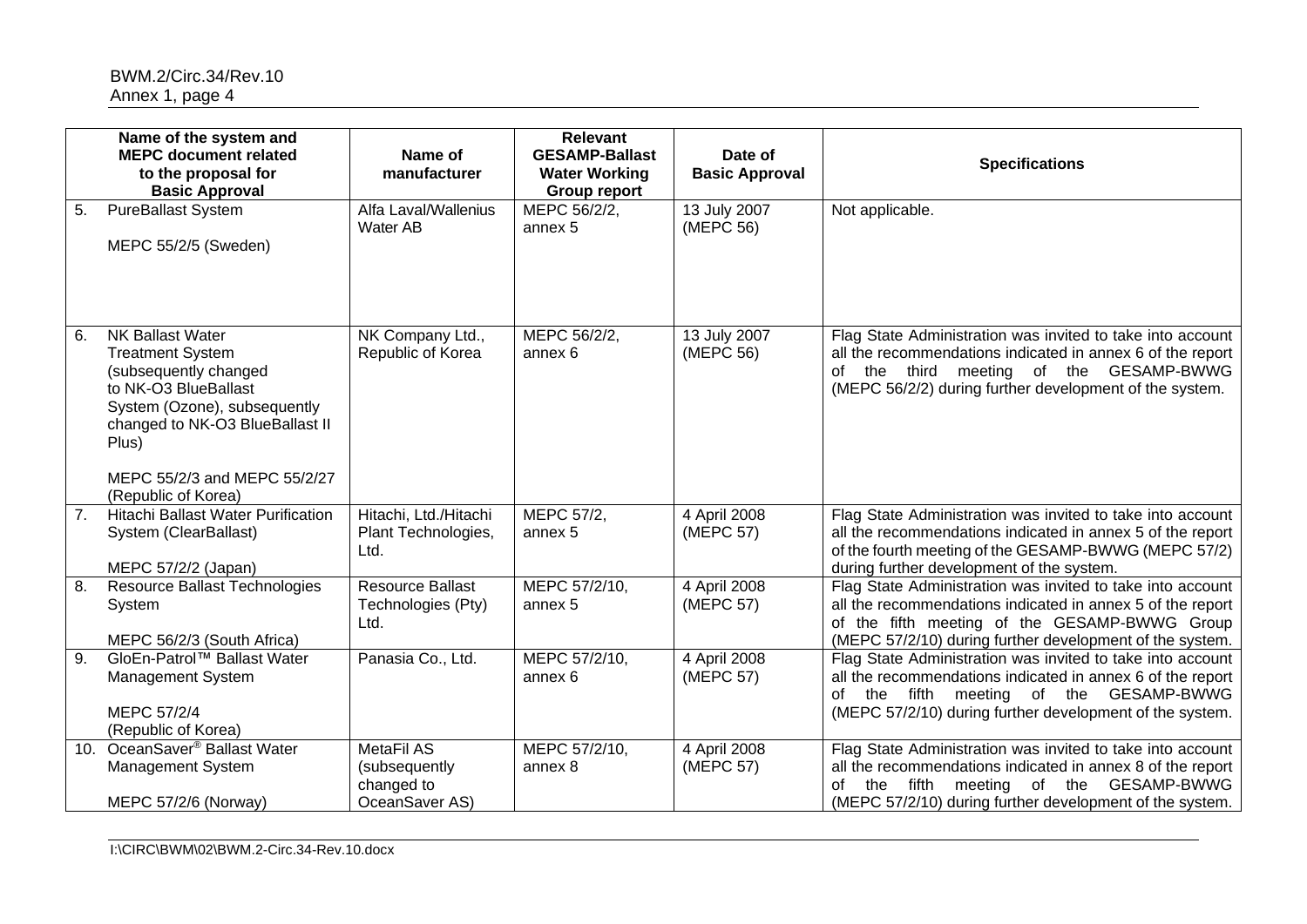|                 | Name of the system and<br><b>MEPC document related</b><br>to the proposal for<br><b>Basic Approval</b>                                                                        | Name of<br>manufacturer                                                                       | <b>Relevant</b><br><b>GESAMP-Ballast</b><br><b>Water Working</b><br><b>Group report</b> | Date of<br><b>Basic Approval</b> | <b>Specifications</b>                                                                                                                                                                                                                 |
|-----------------|-------------------------------------------------------------------------------------------------------------------------------------------------------------------------------|-----------------------------------------------------------------------------------------------|-----------------------------------------------------------------------------------------|----------------------------------|---------------------------------------------------------------------------------------------------------------------------------------------------------------------------------------------------------------------------------------|
| 11 <sub>1</sub> | <b>TG Ballastcleaner and</b><br><b>TG Environmentalguard System</b><br>(subsequently changed to<br>JFE BallastAce® Ballast Water<br>Management System)<br>MEPC 57/2/8 (Japan) | The Toagosei Group<br>(TG Corporation,<br>Toagosei Co. Ltd.<br>and Tsurumi Soda<br>Co., Ltd.) | MEPC 58/2/7,<br>annex 5                                                                 | 10 October 2008<br>(MEPC 58)     | Flag State Administration was invited to take into account<br>all the recommendations indicated in annex 5 of the report<br>the sixth meeting of the GESAMP-BWWG<br>of<br>(MEPC 58/2/7) during further development of the system.     |
| 12.             | <b>Greenship Sedinox Ballast Water</b><br>Management System<br>MEPC 57/2/7 (Netherlands)                                                                                      | Greenship Ltd.                                                                                | MEPC 58/2/7,<br>annex 6                                                                 | 10 October 2008<br>(MEPC 58)     | Flag State Administration was invited to take into account<br>all the recommendations indicated in annex 6 of the report<br>of the sixth meeting of the GESAMP-BWWG<br>(MEPC 58/2/7) during further development of the system.        |
| 13.             | Ecochlor <sup>®</sup> Ballast Water<br><b>Treatment System</b><br>MEPC 58/2/2 (Germany)                                                                                       | Ecochlor, INC, Acton<br>(USA)                                                                 | MEPC 58/2/8,<br>annex 5                                                                 | 10 October 2008<br>(MEPC 58)     | Flag State Administration was invited to take into account<br>all the recommendations indicated in annex 5 of the report<br>of the seventh meeting of the GESAMP-BWWG<br>(MEPC 58/2/8) during further development of the system.      |
| 14.             | <b>Blue Ocean Shield Ballast Water</b><br><b>Management System</b><br>MEPC 59/2/2 (China)                                                                                     | China Ocean<br>Shipping (Group)<br>Company (COSCO)                                            | MEPC 59/2/16,<br>annex 7                                                                | 17 July 2009<br>(MEPC 59)        | Flag State Administration was invited to take into account<br>all the recommendations indicated in annex 7 of the report<br>of the eighth meeting of the GESAMP-BWWG<br>(MEPC 59/2/16) during further development of the system.      |
| 15.             | Hyundai Heavy Industries Co.,<br>Ltd. (HHI) Ballast Water<br>Management System<br>(EcoBallast)<br>MEPC 59/2/4<br>(Republic of Korea)                                          | Hyundai Heavy<br>Industries Co., Ltd.,<br>Republic of Korea                                   | MEPC 59/2/16,<br>annex 8                                                                | 17 July 2009<br>(MEPC 59)        | Flag State Administration was invited to take into account<br>all the recommendations indicated in annex 8 of the report<br>eighth meeting of the GESAMP-BWWG<br>of the<br>(MEPC 59/2/16) during further development of the system.   |
| 16.             | AquaTriComb™ Ballast Water<br><b>Treatment System</b><br>MEPC 59/2/8 (Germany)                                                                                                | Aquaworx ATC<br>GmbH                                                                          | MEPC 59/2/19,<br>annex 6                                                                | 17 July 2009<br>(MEPC 59)        | Flag State Administration was invited to take into account<br>all the recommendations indicated in annex 6 of the report<br>ninth meeting of the GESAMP-BWWG<br>the<br>of<br>(MEPC 59/2/19) during further development of the system. |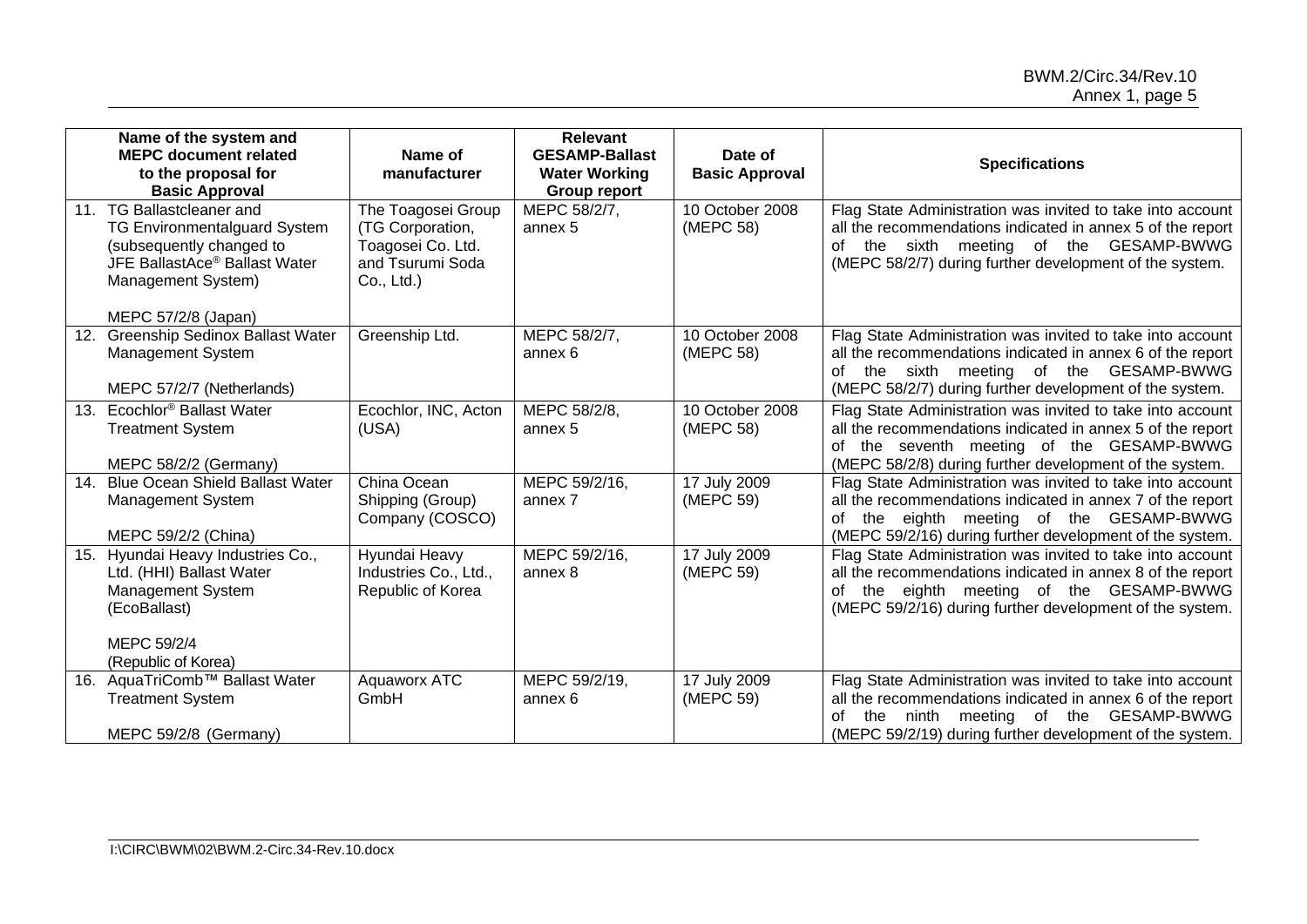|     | Name of the system and<br><b>MEPC document related</b><br>to the proposal for<br><b>Basic Approval</b>                                                                                      | Name of<br>manufacturer                                                                                         | <b>Relevant</b><br><b>GESAMP-Ballast</b><br><b>Water Working</b><br><b>Group report</b> | Date of<br><b>Basic Approval</b> | <b>Specifications</b>                                                                                                                                                                                                                |
|-----|---------------------------------------------------------------------------------------------------------------------------------------------------------------------------------------------|-----------------------------------------------------------------------------------------------------------------|-----------------------------------------------------------------------------------------|----------------------------------|--------------------------------------------------------------------------------------------------------------------------------------------------------------------------------------------------------------------------------------|
|     | 17. SiCURE™ Ballast Water<br>Management System<br>(subsequently changed to<br>SeaCURE® BWMS)<br>MEPC 59/2/11 (Germany)                                                                      | Siemens Water<br><b>Technologies</b><br>(subsequently<br>changed to Evoqua<br><b>Water Technologies</b><br>Ltd) | MEPC 60/2/11,<br>annex 6                                                                | 26 March 2010<br>(MEPC 60)       | Flag State Administration was invited to take into account<br>all the recommendations indicated in annex 6 of the report<br>of the tenth meeting of the GESAMP-BWWG<br>(MEPC 60/2/11) during further development of the system.      |
| 18. | Sunrui Ballast Water<br><b>Management System</b><br>(subsequently changed to BalClor<br><b>Ballast Water Management</b><br>System)<br>MEPC 60/2/3 (China)                                   | Qingdao Sunrui<br>Corrosion and<br><b>Fouling Control</b><br>Company                                            | MEPC 60/2/12,<br>annex <sub>6</sub>                                                     | 26 March 2010<br>(MEPC 60)       | Flag State Administration was invited to take into account<br>all the recommendations indicated in annex 6 of the report<br>of the eleventh meeting of the GESAMP-BWWG<br>(MEPC 60/2/12) during further development of the system.   |
| 19. | <b>DESMI Ocean Guard Ballast</b><br>Water Management System<br>MEPC 60/2/4 (Denmark)                                                                                                        | <b>DESMI Ocean Guard</b><br>A/S                                                                                 | MEPC 60/2/12,<br>annex 7                                                                | 26 March 2010<br>(MEPC 60)       | Flag State Administration was invited to take into account all<br>the recommendations indicated in annex 7 of the report of the<br>eleventh meeting of the GESAMP-BWWG (MEPC 60/2/12)<br>during further development of the system.   |
| 20. | <b>Blue Ocean Guardian Ballast</b><br>Water Management System<br>(subsequently changed to "ARA<br><b>Ballast" Ballast Water</b><br>Management System)<br>MEPC 60/2/5<br>(Republic of Korea) | 21st Century<br>Shipbuilding Co., Ltd.                                                                          | MEPC 60/2/12,<br>annex 8                                                                | 26 March 2010<br>(MEPC 60)       | Flag State Administration was invited to take into account<br>all the recommendations indicated in annex 8 of the report<br>of the eleventh meeting of the GESAMP-BWWG<br>(MEPC 60/2/12) during further development of the system.   |
| 21. | HiBallast <sup>™</sup> (Hyundai Heavy<br>Industries Co., Ltd. (HHI) Ballast<br>Water Management System<br>(HiBallast))<br>MEPC 60/2/6<br>(Republic of Korea)                                | Hyundai Heavy<br>Industries Co., Ltd.,<br>Republic of Korea                                                     | MEPC 60/2/16,<br>annex 4                                                                | 26 March 2010<br>(MEPC 60)       | Flag State Administration was invited to take into account<br>all the recommendations indicated in annex 4 of the report<br>the twelfth meeting of the GESAMP-BWWG<br>of<br>(MEPC 60/2/16) during further development of the system. |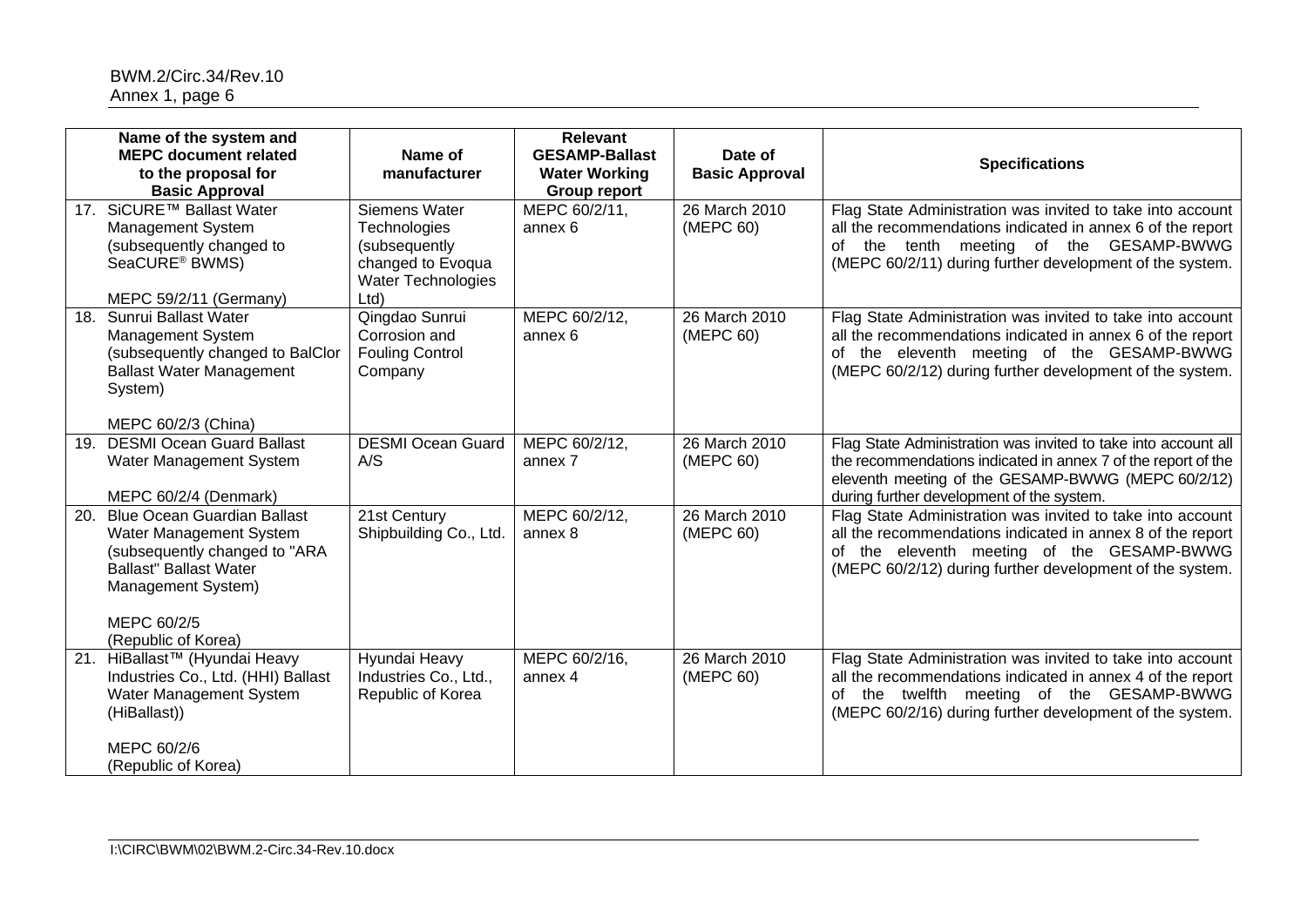|     | Name of the system and<br><b>MEPC document related</b><br>to the proposal for<br><b>Basic Approval</b>                                                                                                                        | Name of<br>manufacturer                                                                                                  | <b>Relevant</b><br><b>GESAMP-Ballast</b><br><b>Water Working</b><br><b>Group report</b> | Date of<br><b>Basic Approval</b> | <b>Specifications</b>                                                                                                                                                                                                                |
|-----|-------------------------------------------------------------------------------------------------------------------------------------------------------------------------------------------------------------------------------|--------------------------------------------------------------------------------------------------------------------------|-----------------------------------------------------------------------------------------|----------------------------------|--------------------------------------------------------------------------------------------------------------------------------------------------------------------------------------------------------------------------------------|
| 22. | Kwang San Co., Ltd. (KS) Ballast<br>Water Management System<br>"En-Ballast"<br>MEPC 60/2/7<br>(Republic of Korea)                                                                                                             | Kwang San Co., Ltd.                                                                                                      | MEPC 60/2/16,<br>annex 5                                                                | 26 March 2010<br>(MEPC 60)       | Flag State Administration was invited to take into account<br>all the recommendations indicated in annex 5 of the report<br>of the twelfth meeting of the GESAMP-BWWG<br>(MEPC 60/2/16) during further development of the system.    |
| 23. | OceanGuard™ Ballast Water<br>Management System<br>MEPC 60/2/8 (Norway)                                                                                                                                                        | Qingdao Headway<br>Technology Co., Ltd.                                                                                  | MEPC 60/2/16,<br>annex 6                                                                | 26 March 2010<br>(MEPC 60)       | Flag State Administration was invited to take into account all<br>the recommendations indicated in annex 6 of the report of the<br>twelfth meeting of the GESAMP-BWWG (MEPC 60/2/16)<br>during further development of the system.    |
| 24. | Severn Trent De Nora BalPure <sup>®</sup><br><b>Ballast Water Management</b><br>System (subsequently changed<br>to BalPure <sup>®</sup> BP-500,<br>subsequently changed to<br>BALPURE <sup>®</sup> )<br>MEPC 60/2/9 (Germany) | <b>Severn Trent</b><br>De Nora (STDN),<br>LLC subsequently<br>changed to De Nora<br><b>Water Technologies</b><br>(DNWT)) | MEPC 60/2/16,<br>annex 7                                                                | 26 March 2010<br>(MEPC 60)       | Flag State Administration was invited to take into account<br>all the recommendations indicated in annex 7 of the report<br>of the twelfth meeting of the GESAMP-BWWG<br>(MEPC 60/2/16) during further development of the system.    |
| 25. | Techwin Eco Co., Ltd. (TWECO)<br><b>Ballast Water Management</b><br>System (Purimar)<br>(subsequently changed to<br>Purimar <sup>™</sup> )<br>MEPC 61/2<br>(Republic of Korea)                                                | Techwin Eco Co.,<br>Ltd.                                                                                                 | MEPC 61/2/15,<br>annex 4                                                                | 1 October 2010<br>(MEPC 61)      | Flag State Administration was invited to take into account<br>all the recommendations indicated in annex 4 of the report<br>of the thirteenth meeting of the GESAMP-BWWG<br>(MEPC 61/2/15) during further development of the system. |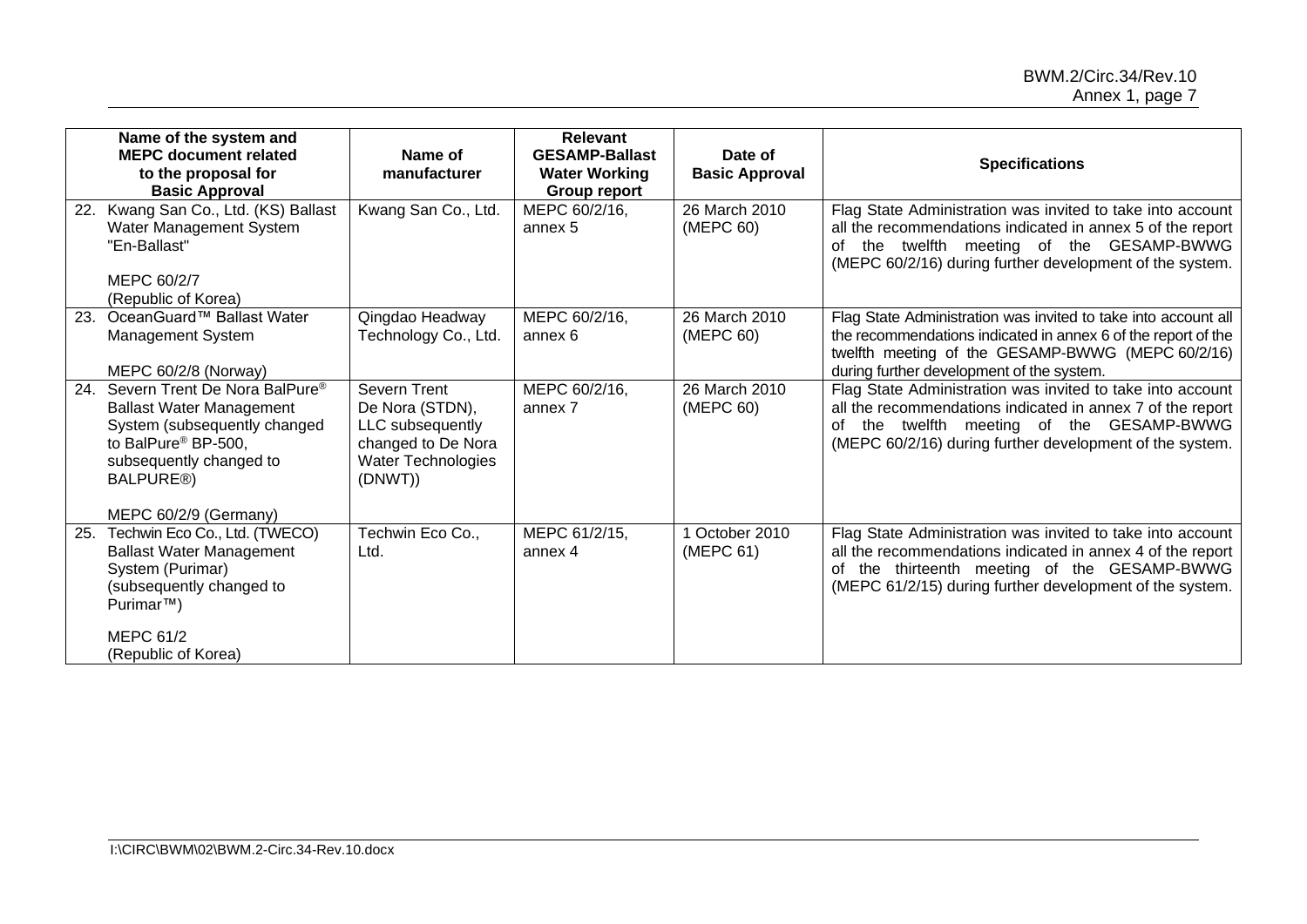|     | Name of the system and<br><b>MEPC document related</b><br>to the proposal for                                                                                                                           | Name of<br>manufacturer                                       | <b>Relevant</b><br><b>GESAMP-Ballast</b><br><b>Water Working</b> | Date of<br><b>Basic Approval</b> | <b>Specifications</b>                                                                                                                                                                                                                |
|-----|---------------------------------------------------------------------------------------------------------------------------------------------------------------------------------------------------------|---------------------------------------------------------------|------------------------------------------------------------------|----------------------------------|--------------------------------------------------------------------------------------------------------------------------------------------------------------------------------------------------------------------------------------|
| 26. | <b>Basic Approval</b><br><b>AquaStar Ballast Water</b><br><b>Management System</b><br>(subsequently changed to<br>AquaStar <sup>™</sup> BWMS and<br>MACGREGOR WATER BALLAST<br><b>TREATMENT SYSTEM)</b> | AQUA Eng. Co., Ltd.                                           | <b>Group report</b><br>MEPC 61/2/15,<br>annex 5                  | 1 October 2010<br>(MEPC 61)      | Flag State Administration was invited to take into account<br>all the recommendations indicated in annex 5 of the report<br>of the thirteenth meeting of the GESAMP-BWWG<br>(MEPC 61/2/15) during further development of the system. |
|     | MEPC 61/2/1<br>(Republic of Korea)                                                                                                                                                                      |                                                               |                                                                  |                                  |                                                                                                                                                                                                                                      |
| 27. | <b>Kuraray Ballast Water</b><br>Management System<br>(subsequently changed to<br>MICROFADE <sup>™</sup> Ballast Water<br>Management System)<br>MEPC 61/2/6 (Japan)                                      | Kuraray Co., Ltd.                                             | MEPC 61/2/21,<br>annex 4                                         | 1 October 2010<br>(MEPC 61)      | Flag State Administration was invited to take into account<br>all the recommendations indicated in annex 4 of the report<br>of the fourteenth meeting of the GESAMP-BWWG<br>(MEPC 61/2/21) during further development of the system. |
| 28. | <b>ERMA FIRST Ballast Water</b><br>Management System<br>(subsequently changed to ERMA<br>FIRST BWTS)<br>MEPC 61/2/11 (Greece)                                                                           | <b>ERMA FIRST ESK</b><br><b>ENGINEERING</b><br>SOLUTIONS S.A. | MEPC 62/2/11,<br>annex 5                                         | 15 July 2011<br>(MEPC 62)        | Flag State Administration was invited to take into account<br>all the recommendations indicated in annex 5 of the report<br>of the fifteenth meeting of the GESAMP-BWWG<br>(MEPC 62/2/11) during further development of the system.  |
| 29. | <b>BlueSeas Ballast Water</b><br><b>Management System</b><br>MEPC 61/2/12 (Singapore)                                                                                                                   | Envirotech and<br>Consultancy Pte. Ltd.                       | MEPC 62/2/11,<br>annex 6                                         | 15 July 2011<br>(MEPC 62)        | Flag State Administration was invited to take into account<br>all the recommendations indicated in annex 6 of the report<br>of the fifteenth meeting of the GESAMP-BWWG<br>(MEPC 62/2/11) during further development of the system.  |
| 30. | SKY-SYSTEM <sup>®</sup> with Peraclean <sup>®</sup><br>Ocean Ballast Water<br><b>Management System</b><br>MEPC 62/2 (Japan)                                                                             | Katayama Chemical,<br>Inc.                                    | MEPC 62/2/12,<br>annex 4                                         | 15 July 2011<br>(MEPC 62)        | Flag State Administration was invited to take into account<br>all the recommendations indicated in annex 4 of the report<br>of the sixteenth meeting of the GESAMP-BWWG<br>(MEPC 62/2/12) during further development of the system.  |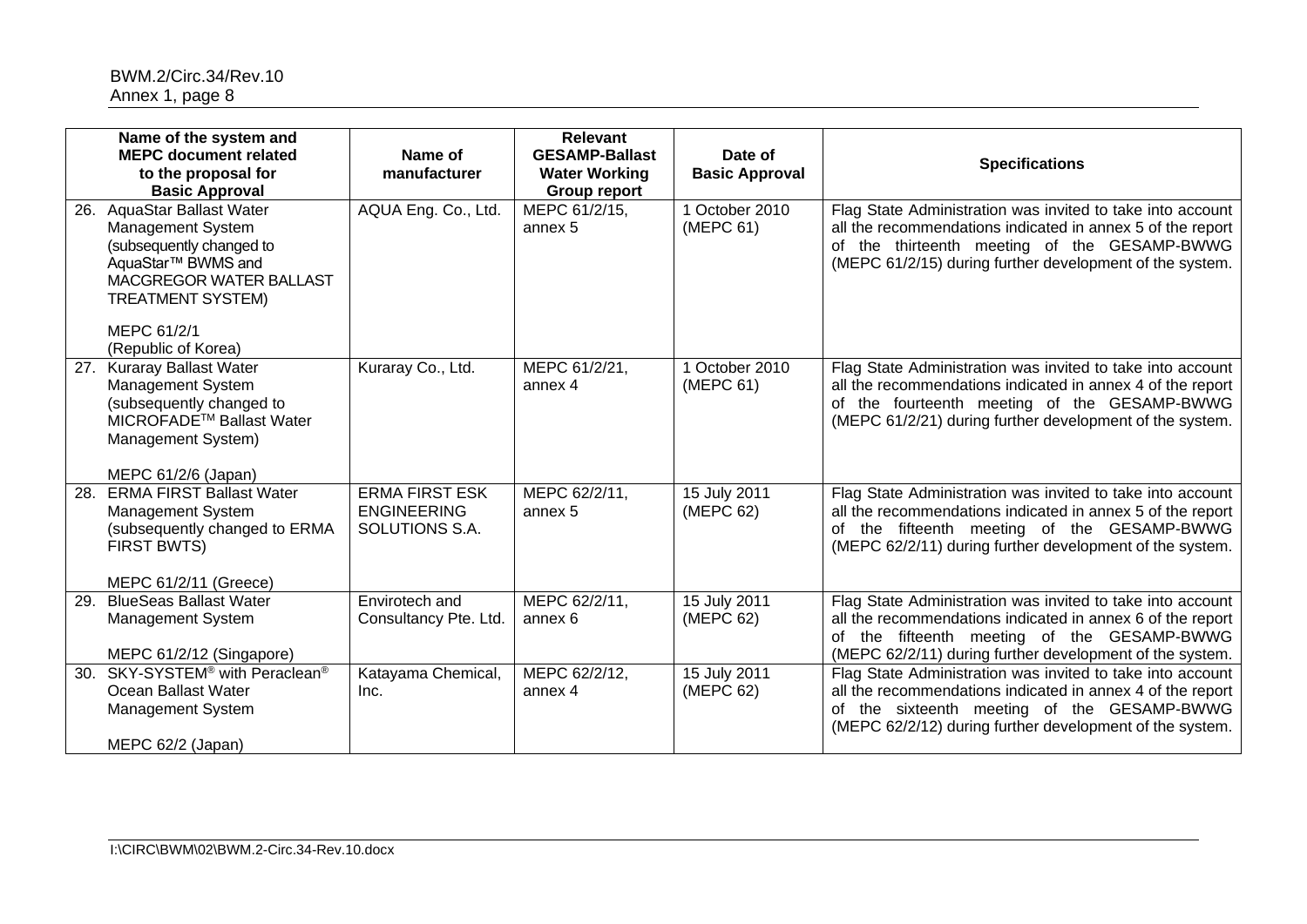|                 | Name of the system and<br><b>MEPC document related</b><br>to the proposal for<br><b>Basic Approval</b>   | Name of<br>manufacturer                                  | Relevant<br><b>GESAMP-Ballast</b><br><b>Water Working</b><br><b>Group report</b> | Date of<br><b>Basic Approval</b> | <b>Specifications</b>                                                                                                                                                                                                                |
|-----------------|----------------------------------------------------------------------------------------------------------|----------------------------------------------------------|----------------------------------------------------------------------------------|----------------------------------|--------------------------------------------------------------------------------------------------------------------------------------------------------------------------------------------------------------------------------------|
|                 | 31. JFE BallastAce <sup>®</sup> that makes use<br>of NEO-CHLOR MARINE®<br>MEPC 62/2/1 (Japan)            | <b>JFE Engineering</b><br>Corporation                    | MEPC 62/2/12,<br>annex 5                                                         | 15 July 2011<br>(MEPC 62)        | Flag State Administration was invited to take into account<br>all the recommendations indicated in annex 5 of the report<br>of the sixteenth meeting of the GESAMP-BWWG<br>(MEPC 62/2/12) during further development of the system.  |
| 32.             | <b>BallastMaster Ballast Water</b><br><b>Management System</b><br>MEPC 62/2/2 (Germany)                  | <b>GEA Westfalia</b><br><b>Separator Systems</b><br>GmbH | MEPC 62/2/12,<br>annex <sub>6</sub>                                              | 15 July 2011<br>(MEPC 62)        | Flag State Administration was invited to take into account<br>all the recommendations indicated in annex 6 of the report<br>of the sixteenth meeting of the GESAMP-BWWG<br>(MEPC 62/2/12) during further development of the system.  |
| 33.             | <b>BlueWorld Ballast Water</b><br><b>Management System</b><br>MEPC 62/2/3 (Singapore)                    | Envirotech and<br>Consultancy Pte. Ltd.                  | MEPC 62/2/12,<br>annex 7                                                         | 15 July 2011<br>(MEPC 62)        | Flag State Administration was invited to take into account<br>all the recommendations indicated in annex 7 of the report<br>of the sixteenth meeting of the GESAMP-BWWG<br>(MEPC 62/2/12) during further development of the system.  |
| 34.             | Neo-Purimar <sup>™</sup> Ballast Water<br><b>Management System</b><br>MEPC 62/2/7<br>(Republic of Korea) | <b>SAMSUNG HEAVY</b><br><b>INDUSTRIES Co.,</b><br>Ltd.   | MEPC 62/2/18,<br>annex 7                                                         | 15 July 2011<br>(MEPC 62)        | Flag State Administration was invited to take into account<br>all the recommendations indicated in annex 7 of the report<br>of the sixteenth meeting of the GESAMP-BWWG<br>(MEPC 62/2/18) during further development of the system.  |
| 35.             | "Smart Ballast" Ballast Water<br><b>Management System</b><br>MEPC 62/2/8<br>(Republic of Korea)          | STX Metal Co., Ltd.                                      | MEPC 63/2/10,<br>annex 4                                                         | 2 March 2012<br>(MEPC 63)        | Flag State Administration was invited to take into account<br>all the recommendations indicated in annex 4 of the report<br>of the eighteenth meeting of the GESAMP-BWWG<br>(MEPC 63/2/10) during further development of the system. |
| 36.             | DMU . OH Ballast Water<br><b>Management System</b><br>MEPC 63/2 (China)                                  | <b>Dalian Maritime</b><br>University                     | MEPC 63/2/11,<br>annex 4                                                         | 2 March 2012<br>(MEPC 63)        | Flag State Administration was invited to take into account<br>all the recommendations indicated in annex 4 of the report<br>of the nineteenth meeting of the GESAMP-BWWG<br>(MEPC 63/2/11) during further development of the system. |
| 37 <sub>1</sub> | EcoGuardian <sup>™</sup> Ballast Water<br><b>Management System</b><br>MEPC 63/2/4<br>(Republic of Korea) | Hanla IMS Co., Ltd.                                      | MEPC 63/2/21,<br>annex 4                                                         | 2 March 2012<br>(MEPC 63)        | Flag State Administration was invited to take into account<br>all the recommendations indicated in annex 4 of the report<br>of the twentieth meeting of the GESAMP-BWWG<br>(MEPC 63/2/21) during further development of the system.  |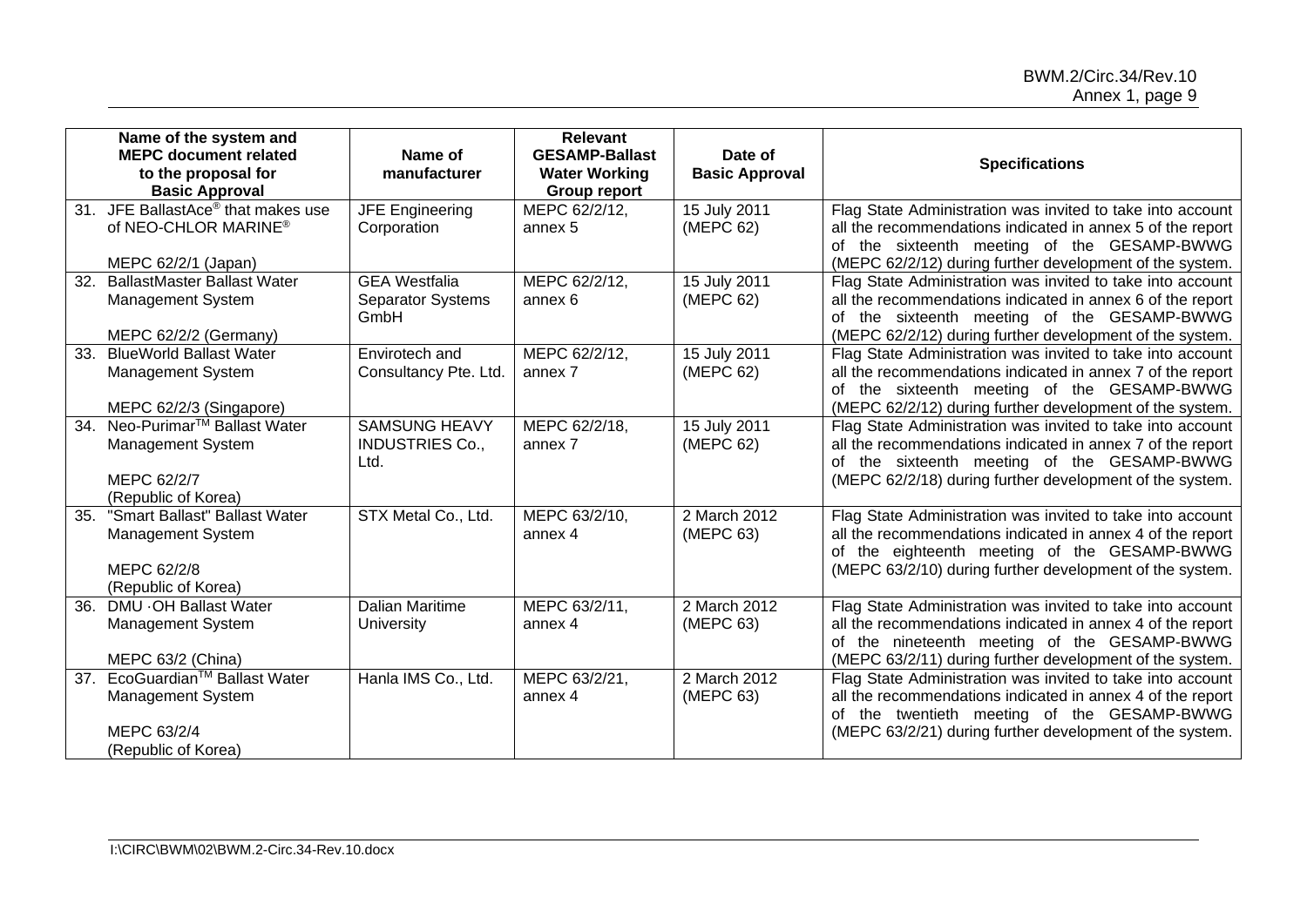|     | Name of the system and<br><b>MEPC document related</b><br>to the proposal for<br><b>Basic Approval</b> | Name of<br>manufacturer                                                    | <b>Relevant</b><br><b>GESAMP-Ballast</b><br><b>Water Working</b><br><b>Group report</b> | Date of<br><b>Basic Approval</b> | <b>Specifications</b>                                                                                                                                                                                                                          |
|-----|--------------------------------------------------------------------------------------------------------|----------------------------------------------------------------------------|-----------------------------------------------------------------------------------------|----------------------------------|------------------------------------------------------------------------------------------------------------------------------------------------------------------------------------------------------------------------------------------------|
| 38. | <b>KTM-Ballast Water Management</b><br>System<br>MEPC 63/2/8<br>(Republic of Korea)                    | Korea Top Marine<br>(KT Marine) Co., Ltd.                                  | MEPC 64/2/6,<br>annex 5                                                                 | 5 October 2012<br>(MEPC 64)      | Flag State Administration was invited to take into account<br>all the recommendations indicated in annex 5 of the report<br>of the twenty-first meeting of the GESAMP-BWWG<br>(MEPC 64/2/6) during further development of the system.          |
| 39. | Hamworthy Aquarius <sup>™-</sup> EC<br><b>BWMS</b><br>MEPC 63/2/9<br>(Netherlands)                     | <b>Hamworthy Water</b><br>Systems Ltd.                                     | MEPC 64/2/6,<br>annex 6                                                                 | 5 October 2012<br>(MEPC 64)      | Flag State Administration was invited to take into account<br>all the recommendations indicated in annex 6 of the report<br>of the twenty-first meeting of the GESAMP-BWWG<br>(MEPC 64/2/6) during further development of the system.          |
| 40. | OceanDoctor Ballast Water<br>Management System<br>MEPC 64/2 (China)                                    | <b>Jiujiang Precision</b><br>Measuring<br>Technology<br>Research Institute | MEPC 64/2/7,<br>annex 4                                                                 | 5 October 2012<br>(MEPC 64)      | Flag State Administration was invited to take into account<br>all the recommendations indicated in annex 4 of the report<br>of the twenty-second meeting of the GESAMP-BWWG<br>(MEPC 64/2/7) during further development of the system.         |
| 41. | <b>HS-BALLAST Ballast Water</b><br><b>Management System</b><br>MEPC 64/2/3<br>(Republic of Korea)      | <b>HWASEUNG R&amp;A</b><br>Co., Ltd.                                       | MEPC 64/2/19,<br>annex 4                                                                | 5 October 2012<br>(MEPC 64)      | Flag State Administration was invited to take into account<br>all the recommendations indicated in annex 4 of the report<br>of the twenty-third meeting of the GESAMP-BWWG<br>(MEPC 64/2/19) during further development of the system.         |
| 42. | GloEn-Saver <sup>™</sup> Ballast Water<br>Management System<br>MEPC 64/2/4<br>(Republic of Korea)      | PANASIA Co., Ltd.                                                          | MEPC 64/2/19,<br>annex 5                                                                | 5 October 2012<br>(MEPC 64)      | Flag State Administration was invited to take into account<br>all the recommendations indicated in annex 5 of the report<br>of the twenty-third meeting of the GESAMP-BWWG<br>(MEPC 64/2/19) during further development of the system.         |
| 43. | Van Oord Ballast Water<br>Management System<br>MEPC 65/2/2<br>(Netherlands)                            | Van Oord B.V.                                                              | MEPC 65/2/9,<br>annex 6                                                                 | 17 May 2013<br>(MEPC 65)         | Flag State Administration was invited to take into account<br>all the limitations indicated in annex 6 of the report of the<br>GESAMP-BWWG<br>twenty-fourth<br>meeting<br>of<br>the<br>(MEPC 65/2/9) during further development of the system. |
| 44. | <b>REDOX AS Ballast Water</b><br>Management System<br>MEPC 65/2/3 (Norway)                             | <b>REDOX Maritime</b><br><b>Technologies AS</b>                            | MEPC 65/2/19,<br>annex 4                                                                | 17 May 2013<br>(MEPC 65)         | Flag State Administration was invited to take into account<br>all the recommendations indicated in annex 4 of the report<br>of the twenty-fifth meeting of the GESAMP-BWWG<br>(MEPC 65/2/19) during further development of the system.         |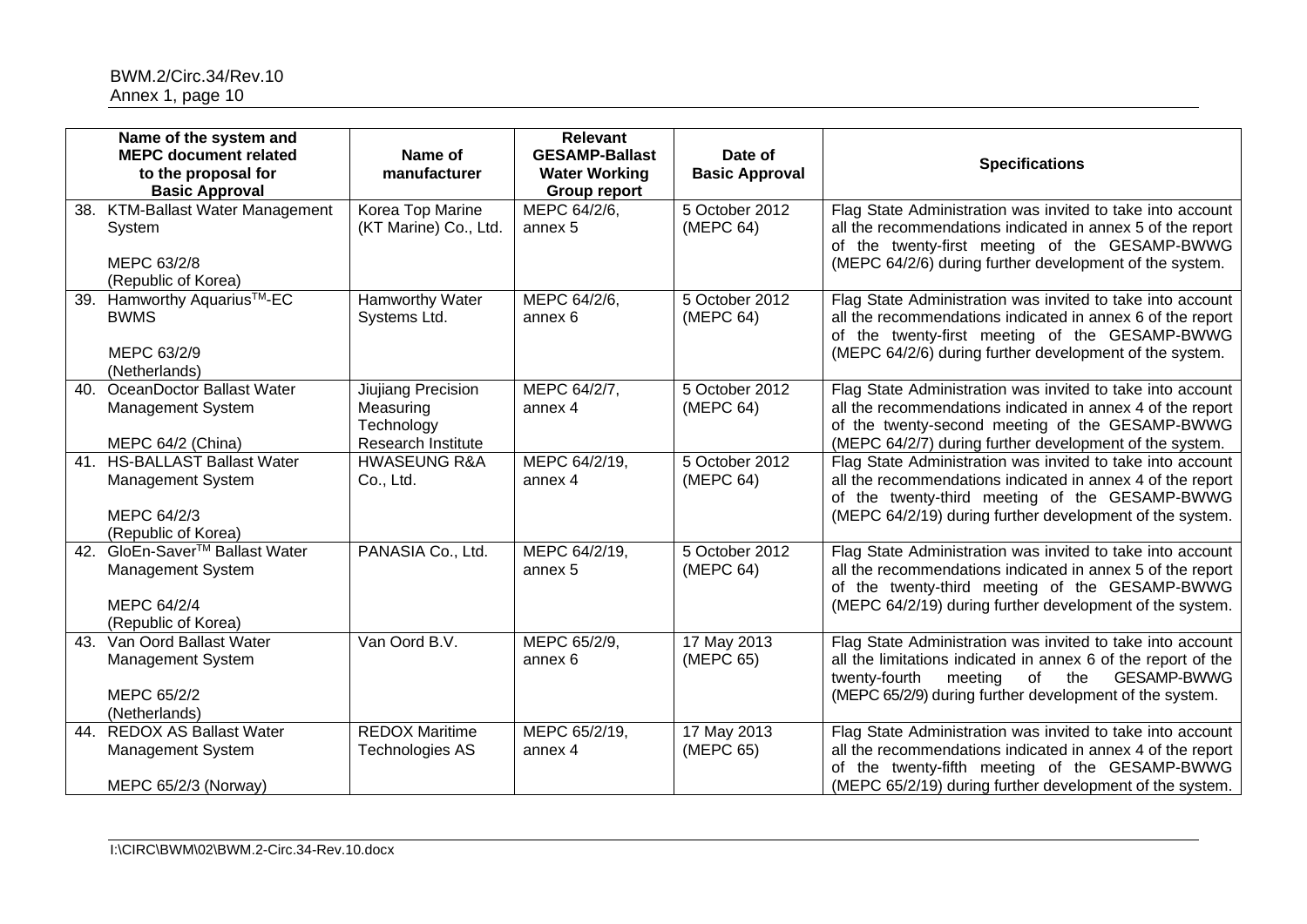|     | Name of the system and<br><b>MEPC document related</b><br>to the proposal for<br><b>Basic Approval</b> | Name of<br>manufacturer                                                                                                          | <b>Relevant</b><br><b>GESAMP-Ballast</b><br><b>Water Working</b><br><b>Group report</b> | Date of<br><b>Basic Approval</b> | <b>Specifications</b>                                                                                                                                                                                                                    |
|-----|--------------------------------------------------------------------------------------------------------|----------------------------------------------------------------------------------------------------------------------------------|-----------------------------------------------------------------------------------------|----------------------------------|------------------------------------------------------------------------------------------------------------------------------------------------------------------------------------------------------------------------------------------|
| 45. | Blue Zone™ Ballast Water<br><b>Management System</b><br>MEPC 65/2/5<br>(the Republic of Korea)         | <b>SUNBO</b><br><b>INDUSTRIES Co.,</b><br>Ltd., DSEC Co., Ltd.,<br>and the Korean<br>Institute of Machinery<br>& Material (KIMM) | MEPC 65/2/19,<br>annex 6                                                                | 17 May 2013<br>(MEPC 65)         | Flag State Administration was invited to take into account<br>all the recommendations indicated in annex 6 of the report<br>of the twenty-fifth meeting of the GESAMP-BWWG<br>(MEPC 65/2/19) during further development of the system.   |
| 46. | <b>ECOLCELL BTs Ballast Water</b><br><b>Management System</b><br>MEPC 66/2/1 (Italy)                   | Azienda Chimica<br>Genovese                                                                                                      | MEPC 66/2/7,<br>annex 5                                                                 | 4 April 2014<br>(MEPC 66)        | Flag State Administration was invited to take into account<br>all the recommendations indicated in annex 5 of the report<br>of the twenty-sixth meeting of the GESAMP-BWWG<br>(MEPC 66/2/7) during further development of the system.    |
|     | 47. ATPS-BLUE <sub>sys</sub> Ballast Water<br><b>Management System</b><br>MEPC 66/2/2 (Japan)          | Panasonic<br><b>Environmental Systems</b><br>& Engineering Co., Ltd.                                                             | MEPC 66/2/7,<br>annex 6                                                                 | 4 April 2014<br>(MEPC 66)        | Flag State Administration was invited to take into account<br>all the recommendations indicated in annex 6 of the report<br>of the twenty-sixth meeting of the GESAMP-BWWG<br>(MEPC 66/2/7) during further development of the system.    |
| 48. | <b>Ecomarine-EC Ballast Water</b><br><b>Management System</b><br>MEPC 66/2/3 (Japan)                   | Ecomarine<br><b>Technology Research</b><br>Association                                                                           | MEPC 66/2/7,<br>annex 7                                                                 | 4 April 2014<br>(MEPC 66)        | Flag State Administration was invited to take into account<br>all the recommendations indicated in annex 7 of the report<br>of the twenty-sixth meeting of the GESAMP-BWWG<br>(MEPC 66/2/7) during further development of the system.    |
| 49. | <b>KURITA™ Ballast Water</b><br><b>Management System</b><br>MEPC 66/2/4 (Japan)                        | Kurita Water<br>Industries Ltd.                                                                                                  | MEPC 66/2/10,<br>annex 4                                                                | 4 April 2014<br>(MEPC 66)        | Flag State Administration was invited to take into account<br>all the recommendations indicated in annex 4 of the report<br>of the twenty-seventh meeting of the GESAMP-BWWG<br>(MEPC 66/2/10) during further development of the system. |
| 50. | <b>ElysisGuard Ballast Water</b><br>Management System<br>MEPC 67/2/3 (Singapore)                       | <b>KALF Engineering</b><br>Pte. Ltd.                                                                                             | MEPC 67/2/9,<br>annex 4                                                                 | 17 October 2014<br>(MEPC 67)     | Flag State Administration was invited to take into account<br>all the recommendations indicated in annex 4 of the report<br>of the twenty-ninth meeting of the GESAMP-BWWG<br>(MEPC 67/2/9) during further development of the system.    |
| 51. | NK-Cl BlueBallast System<br><b>MEPC 68/2</b><br>(Republic of Korea)                                    | NK Company Ltd.                                                                                                                  | MEPC 68/2/10,<br>annex 4                                                                | 15 May 2015<br>(MEPC 68)         | Flag State Administration was invited to take into account<br>all the recommendations indicated in annex 4 of the report<br>of the thirtieth meeting of the GESAMP-BWWG<br>(MEPC 68/2/10) during further development of the system.      |
|     | 52. ECS HYCHLOR™ System<br>MEPC 68/2/1<br>(Republic of Korea)                                          | TECHCROSS Inc.                                                                                                                   | MEPC 68/2/10,<br>annex 5                                                                | 15 May 2015<br>(MEPC 68)         | Flag State Administration was invited to take into account<br>all the recommendations indicated in annex 5 of the report<br>of the thirtieth meeting of the GESAMP-BWWG<br>(MEPC 68/2/10) during further development of the system.      |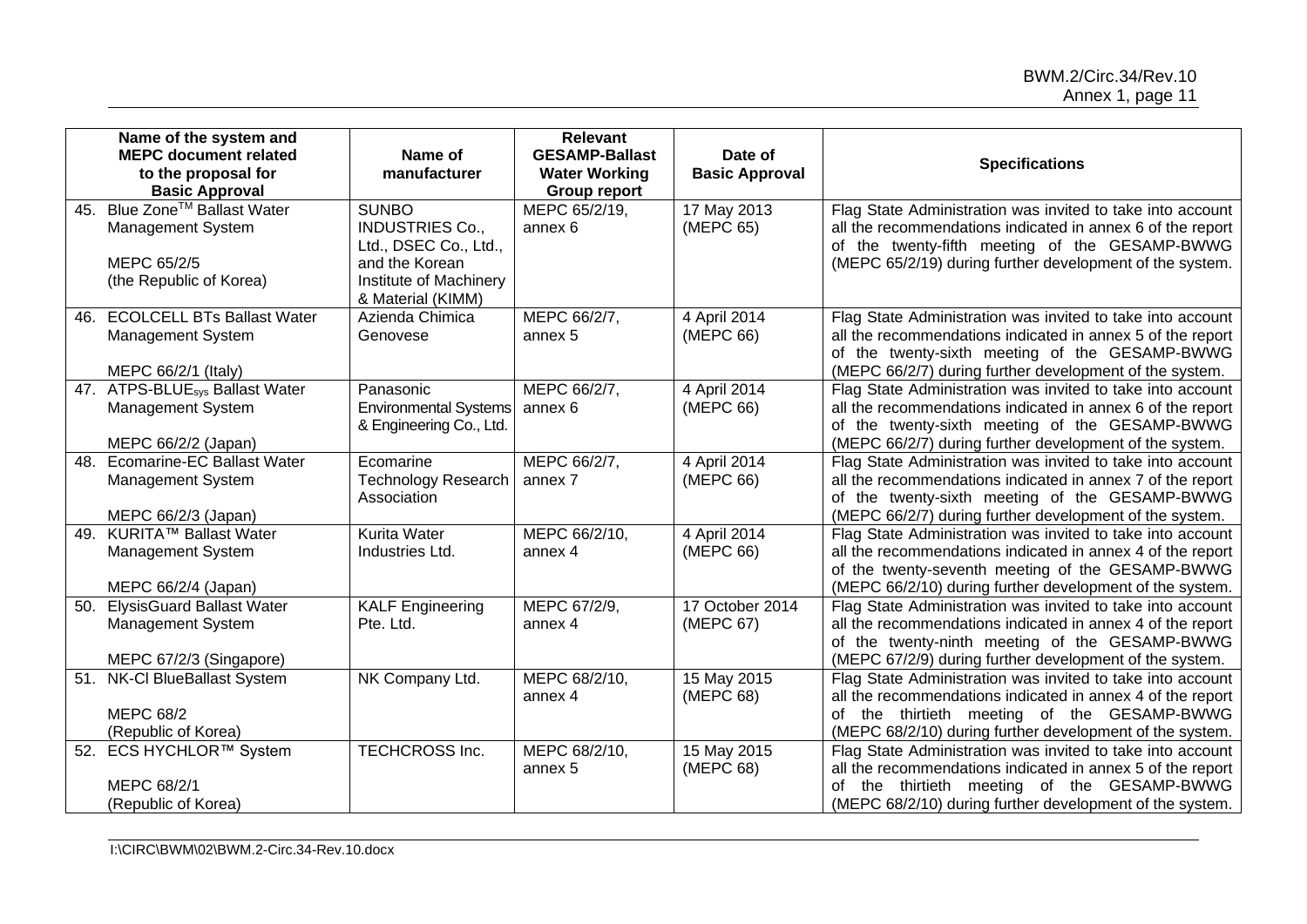|     | Name of the system and<br><b>MEPC document related</b><br>to the proposal for<br><b>Basic Approval</b> | Name of<br>manufacturer                                                              | <b>Relevant</b><br><b>GESAMP-Ballast</b><br><b>Water Working</b><br><b>Group report</b> | Date of<br><b>Basic Approval</b> | <b>Specifications</b>                                                                                                                                                                                                                  |
|-----|--------------------------------------------------------------------------------------------------------|--------------------------------------------------------------------------------------|-----------------------------------------------------------------------------------------|----------------------------------|----------------------------------------------------------------------------------------------------------------------------------------------------------------------------------------------------------------------------------------|
| 53. | ECS HYCHEM™ System<br>MEPC 68/2/2<br>(Republic of Korea)                                               | <b>TECHCROSS Inc.</b>                                                                | MEPC 68/2/10,<br>annex 6                                                                | 15 May 2015<br>(MEPC 68)         | Flag State Administration was invited to take into account<br>all the recommendations indicated in annex 6 of the report<br>of the thirtieth meeting of the GESAMP-BWWG<br>(MEPC 68/2/10) during further development of the system.    |
| 54. | ECS HYBRID™ System<br>MEPC 68/2/3<br>(Republic of Korea)                                               | <b>TECHCROSS Inc.</b>                                                                | MEPC 68/2/10,<br>annex 7                                                                | 15 May 2015<br>(MEPC 68)         | Flag State Administration was invited to take into account<br>all the recommendations indicated in annex 7 of the report<br>of the thirtieth meeting of the GESAMP-BWWG<br>(MEPC 68/2/10) during further development of the system.    |
| 55. | <b>VARUNA Ballast Water</b><br><b>Treatment System</b><br>MEPC 68/2/6 (Singapore)                      | Kadalneer<br>Technologies Pte.<br>Ltd.                                               | MEPC 68/2/21,<br>annex 6                                                                | 15 May 2015<br>(MEPC 68)         | Flag State Administration was invited to take into account<br>all the recommendations indicated in annex 6 of the report<br>of the thirty-first meeting of the GESAMP-BWWG<br>(MEPC 68/2/21) during further development of the system. |
| 56. | <b>ClearBal BWMS</b><br>MEPC 70/4 (Denmark)                                                            | University of<br>Strathclyde                                                         | MEPC 70/4/6,<br>annex 4                                                                 | 28 October 2016<br>(MEPC 70)     | Flag State Administration was invited to take into account<br>all the recommendations indicated in annex 4 of the report<br>of the thirty-third meeting of the GESAMP-BWWG<br>(MEPC 70/4/6) during further development of the system.  |
|     | 57. MICROFADE II Ballast Water<br><b>Management System</b><br>MEPC 71/4 (Netherlands)                  | Kashiwa Co., Ltd. and<br>Kuraray Co., Ltd.                                           | MEPC 71/4/3,<br>annex 4                                                                 | 7 July 2017<br>(MEPC 71)         | Flag State Administration was invited to take into account<br>all the recommendations indicated in annex 4 of the report<br>of the thirty-fourth meeting of the GESAMP-BWWG<br>(MEPC 71/4/3) during further development of the system. |
| 58. | Envirocleanse inTank™ BWTS<br>(subsequently changed to inTank<br>BWTS)<br>MEPC 71/4/2 (Norway)         | Envirocleanse, LLC<br>(ownership)<br>subsequently<br>transferred to<br>Scienco/FAST) | MEPC 71/4/3,<br>annex 6                                                                 | 7 July 2017<br>(MEPC 71)         | Flag State Administration was invited to take into account<br>all the recommendations indicated in annex 6 of the report<br>of the thirty-fourth meeting of the GESAMP-BWWG<br>(MEPC 71/4/3) during further development of the system. |
| 59. | <b>BIOBALLAST 1000</b><br>MEPC 73/4 (Germany)                                                          | Biomarine S.r.l.                                                                     | MEPC 73/4/2,<br>annex 4                                                                 | 26 October 2018<br>(MEPC 73)     | Flag State Administration was invited to take into account<br>all the recommendations indicated in annex 4 of the report<br>of the thirty-sixth meeting of the GESAMP-BWWG<br>(MEPC 73/4/2) during further development of the system.  |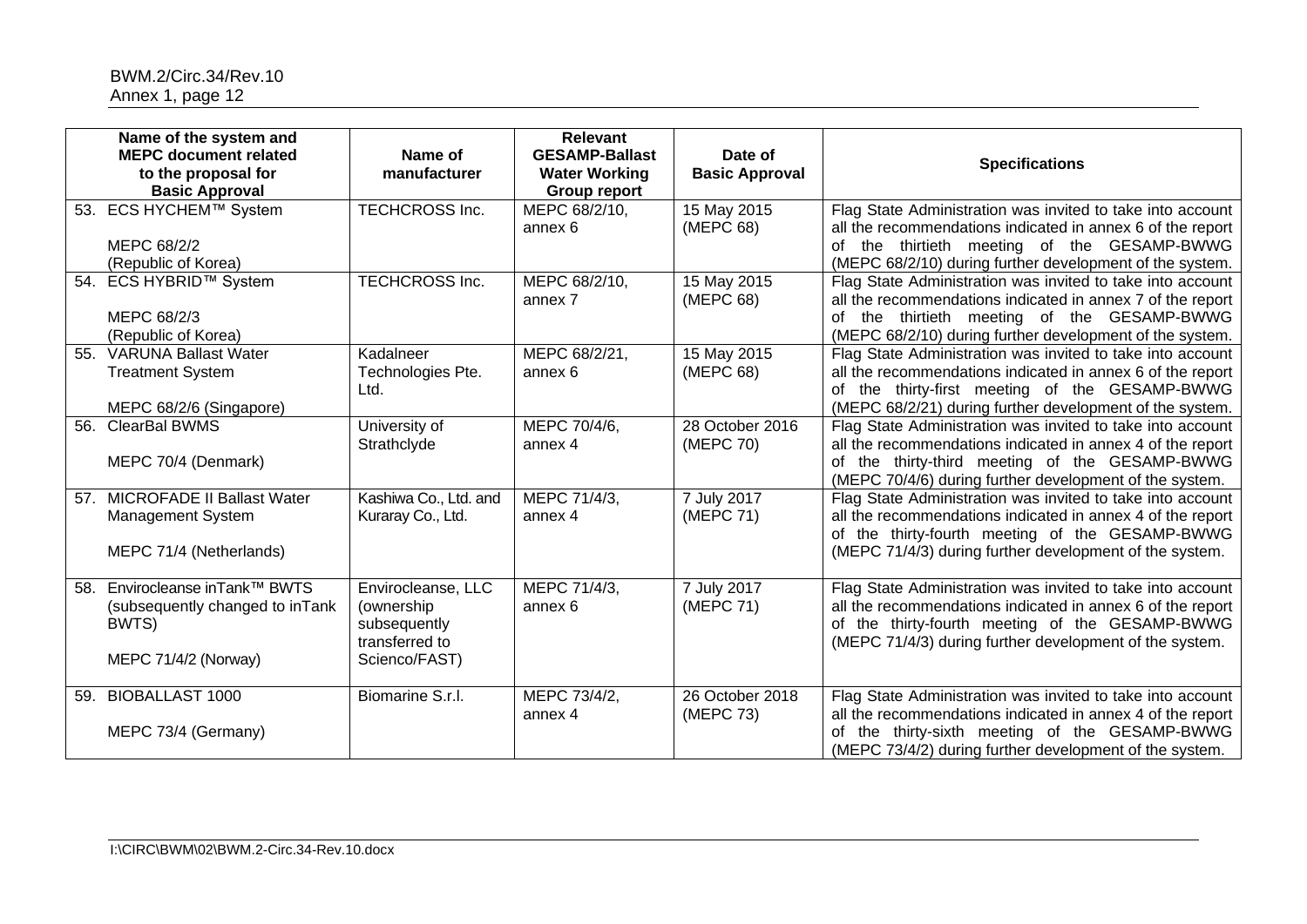| Name of the system and<br><b>MEPC document related</b><br>to the proposal for<br><b>Basic Approval</b> | Name of<br>manufacturer | Relevant<br><b>GESAMP-Ballast</b><br><b>Water Working</b><br>Group report | Date of<br><b>Basic Approval</b> | <b>Specifications</b>                                      |
|--------------------------------------------------------------------------------------------------------|-------------------------|---------------------------------------------------------------------------|----------------------------------|------------------------------------------------------------|
| CleanBallast® - Ocean Barrier<br>60.                                                                   | Veolia Water            | MEPC 74/4/6,                                                              | 17 May 2019                      | Flag State Administration was invited to take into account |
| System                                                                                                 | Technologies            | annex 5                                                                   | (MEPC 74)                        | all the recommendations indicated in annex 5 of the report |
|                                                                                                        | Deutschland GmbH        |                                                                           |                                  | of the thirty-seventh meeting of the GESAMP-BWWG           |
| MEPC 74/4/1 (Norway)                                                                                   |                         |                                                                           |                                  | (MEPC 74/4/6) during further development of the system.    |
| 61. FlowSafe                                                                                           | Flowater                | MEPC 74/4/9,                                                              | 17 May 2019                      | Flag State Administration was invited to take into account |
|                                                                                                        | Technologies Ltd.       | annex 5                                                                   | (MEPC 74)                        | all the recommendations indicated in annex 5 of the report |
| MEPC 74/4/5 (Cyprus)                                                                                   |                         |                                                                           |                                  | of the thirty-eighth meeting of the GESAMP-BWWG            |
|                                                                                                        |                         |                                                                           |                                  | (MEPC 74/4/9) during further development of the system.    |
| 62. RADClean® BWMS                                                                                     | Rahavaran Ayandeh       | MEPC 77/4/4,                                                              | 26 November 2021                 | Flag State Administration was invited to take into account |
|                                                                                                        | Darya Company,          | annex 5                                                                   | (MEPC 77)                        | all the recommendations indicated in annex 5 of the report |
| MEPC 77/4 (Islamic Republic of                                                                         | RAD Co.                 |                                                                           |                                  | the forty-first meeting of the GESAMP-BWWG<br>of           |
| Iran)                                                                                                  |                         |                                                                           |                                  | (MEPC 77/4/4) during further development of the system.    |

\*\*\*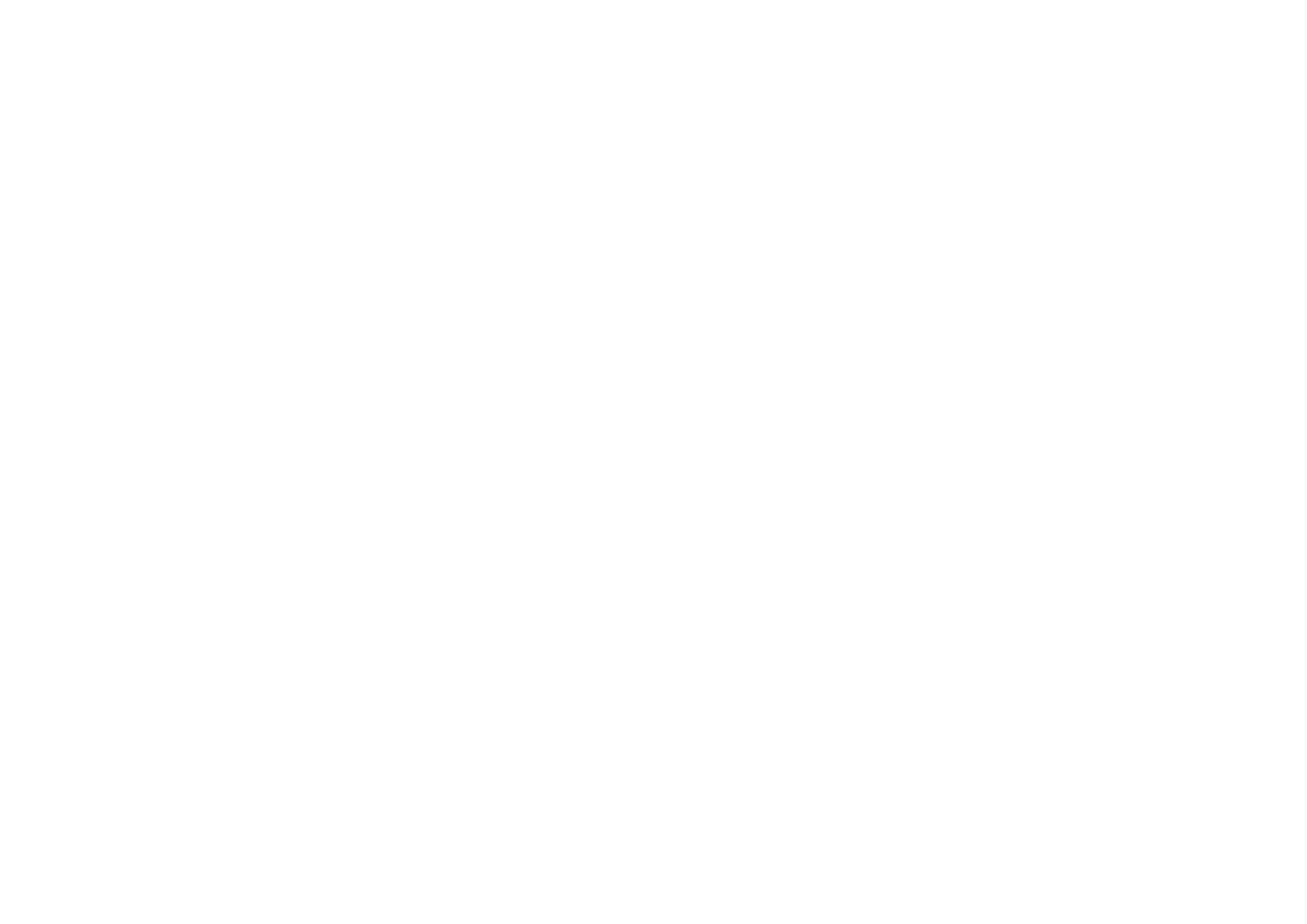# **ANNEX 2**

### **LIST OF BALLAST WATER MANAGEMENT SYSTEMS THAT MAKE USE OF ACTIVE SUBSTANCES WHICH RECEIVED FINAL APPROVAL IN ACCORDANCE WITH PROCEDURE (G9)**

|    | Name of the system and<br><b>MEPC document related</b><br>to the proposal<br>for Final Approval                                           | Name of<br>manufacturer                                                               | <b>Relevant</b><br><b>GESAMP-Ballast</b><br><b>Water Working</b><br>Group report | Date of<br><b>Final Approval</b> | <b>Specifications</b>                                                                                                                                                                                                                                                                             | <b>Remarks</b>                                                                           |
|----|-------------------------------------------------------------------------------------------------------------------------------------------|---------------------------------------------------------------------------------------|----------------------------------------------------------------------------------|----------------------------------|---------------------------------------------------------------------------------------------------------------------------------------------------------------------------------------------------------------------------------------------------------------------------------------------------|------------------------------------------------------------------------------------------|
| 1. | <b>PureBallast System</b><br>MEPC 56/2/1<br>(Norway)                                                                                      | Alfa Laval/<br><b>Wallenius Water</b><br>AB                                           | MEPC 56/2/2,<br>annex 5                                                          | 13 July 2007<br>(MEPC 56)        | Flag State Administration was invited to verify that<br>the concerns raised in annex 5 of the report of the<br>of<br>the<br>GESAMP-BWWG<br>third meeting<br>(MEPC 56/2/2) with regard to ship and crew safety<br>have been fully addressed prior to the issuance of<br>Type Approval certificate. | Type Approved by<br>Norway<br><b>June 2008</b>                                           |
| 2. | SEDNA <sup>®</sup><br><b>Ballast Water</b><br>Management<br>System<br>(Using Peraclean <sup>®</sup><br>Ocean)<br>MEPC 57/2/5<br>(Germany) | Degussa GmbH,<br>Germany                                                              | MEPC 57/2/10,<br>annex 7                                                         | 4 April 2008<br>(MEPC 57)        | Flag State Administration was invited to take into<br>account all the recommendations contained in<br>annex 7 of the report of the fifth meeting of the<br>GESAMP-BWWG (MEPC 57/2/10) prior to the<br>issuance of Type Approval Certificate.                                                      | Type Approved by<br>Germany<br>10 June 2008                                              |
| 3. | Electro-Cleen™<br>System<br><b>MEPC 58/2</b><br>(Republic of Korea)                                                                       | Techcross Ltd.<br>and Korea Ocean<br>Research and<br>Development<br>Institute (KORDI) | MEPC 58/2/7,<br>annex 7                                                          | 10 October<br>2008<br>(MEPC 58)  | Not applicable.                                                                                                                                                                                                                                                                                   | Type Approved<br>by the<br>Republic of Korea<br>31 December 2008<br><b>Type Approval</b> |
|    | MEPC 75/4/2<br>(Republic of Korea)                                                                                                        |                                                                                       | MEPC 75/4/6.<br>annex 8                                                          | 20 November<br>2020<br>(MEPC 75) | Final Approval extended for use in fresh water.                                                                                                                                                                                                                                                   | amended<br>7 September 2020                                                              |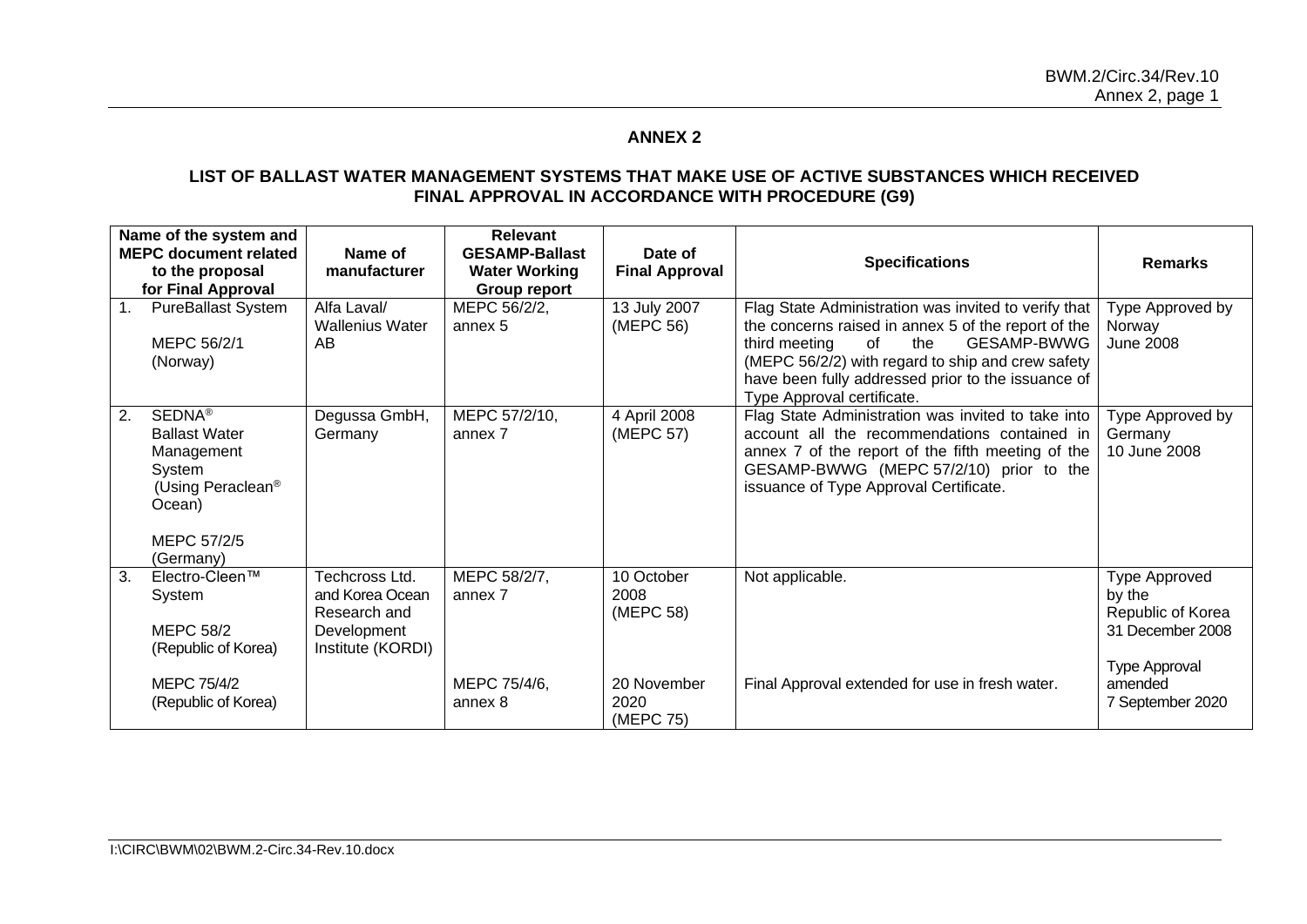|                  | Name of the system and<br><b>MEPC document related</b><br>to the proposal<br>for Final Approval                                                | Name of<br>manufacturer                                   | <b>Relevant</b><br><b>GESAMP-Ballast</b><br><b>Water Working</b><br><b>Group report</b> | Date of<br><b>Final Approval</b> | <b>Specifications</b>                                                                                                                                                                                                                                                   | <b>Remarks</b>                                                                                                                   |
|------------------|------------------------------------------------------------------------------------------------------------------------------------------------|-----------------------------------------------------------|-----------------------------------------------------------------------------------------|----------------------------------|-------------------------------------------------------------------------------------------------------------------------------------------------------------------------------------------------------------------------------------------------------------------------|----------------------------------------------------------------------------------------------------------------------------------|
| $\overline{4}$ . | OceanSaver <sup>®</sup> Ballast<br>Water Management<br>System<br>MEPC 58/2/1<br>(Norway)                                                       | OceanSaver AS                                             | MEPC 58/2/8,<br>annex 4                                                                 | 10 October<br>2008<br>(MEPC 58)  | Flag State Administration was invited to verify that<br>all the recommendations contained in annex 4 of<br>the report of the seventh meeting of the GESAMP-<br>BWWG (MEPC 58/2/8) have been fully addressed<br>prior to the issuance of a Type Approval<br>Certificate. | <b>Type Approved</b><br>by Norway<br>17 April 2009 and<br>22 December 2011<br><b>Type Approval</b><br>amended<br>15 January 2020 |
| 5.               | <b>RWO Ballast Water</b><br>Management<br>System<br>(CleanBallast)<br><b>MEPC 59/2</b><br>(Germany)                                            | RWO GmbH<br><b>Marine Water</b><br>Technology,<br>Germany | MEPC 59/2/16,<br>annex 5                                                                | 17 July 2009<br>(MEPC 59)        | Flag State Administration was invited to verify that<br>all the recommendations contained in annex 5 of<br>the report of the eighth meeting of the GESAMP-<br>BWWG (MEPC 59/2/16) have been fully<br>addressed prior to the issuance of a Type Approval<br>Certificate. | Type Approved by<br>Germany<br>1 September 2010                                                                                  |
| 6.               | NK-O3 BlueBallast<br>System (Ozone)<br>(subsequently<br>changed to: NK-O3<br><b>BlueBallast II Plus)</b><br>MEPC 59/2/3<br>(Republic of Korea) | NK Company<br>Ltd.,                                       | MEPC 59/2/16,<br>annex 6                                                                | 17 July 2009<br>(MEPC 59)        | Flag State Administration was invited to verify that<br>all the recommendations contained in annex 6 of<br>the report of the eighth meeting of the GESAMP-<br>BWWG (MEPC 59/2/16) have been fully<br>addressed prior to the issuance of a Type Approval<br>Certificate. | <b>Type Approved</b><br>by the<br>Republic of Korea<br>24 November 2009                                                          |
|                  | MEPC 75/4/10<br>(Liberia)                                                                                                                      |                                                           | MEPC 75/4/12,<br>annex 6                                                                | 20 November<br>2020<br>(MEPC 75) | Final Approval extended for use in fresh water.                                                                                                                                                                                                                         |                                                                                                                                  |
| 7.               | <b>Hitachi Ballast Water</b><br>Purification<br>System<br>(ClearBallast)<br>MEPC 59/2/5<br>(Japan)                                             | Hitachi, Ltd.<br>/Hitachi Plant<br>Technologies,<br>Ltd.  | MEPC 59/2/19,<br>annex 4                                                                | 17 July 2009<br>(MEPC 59)        | Flag State Administration was invited to verify that<br>all the recommendations contained in annex 4 of<br>the report of the ninth meeting of the GESAMP-<br>BWWG (MEPC 59/2/19) have been fully<br>addressed prior to the issuance of a Type Approval<br>Certificate.  | Type Approved by<br>Japan<br>5 March 2010                                                                                        |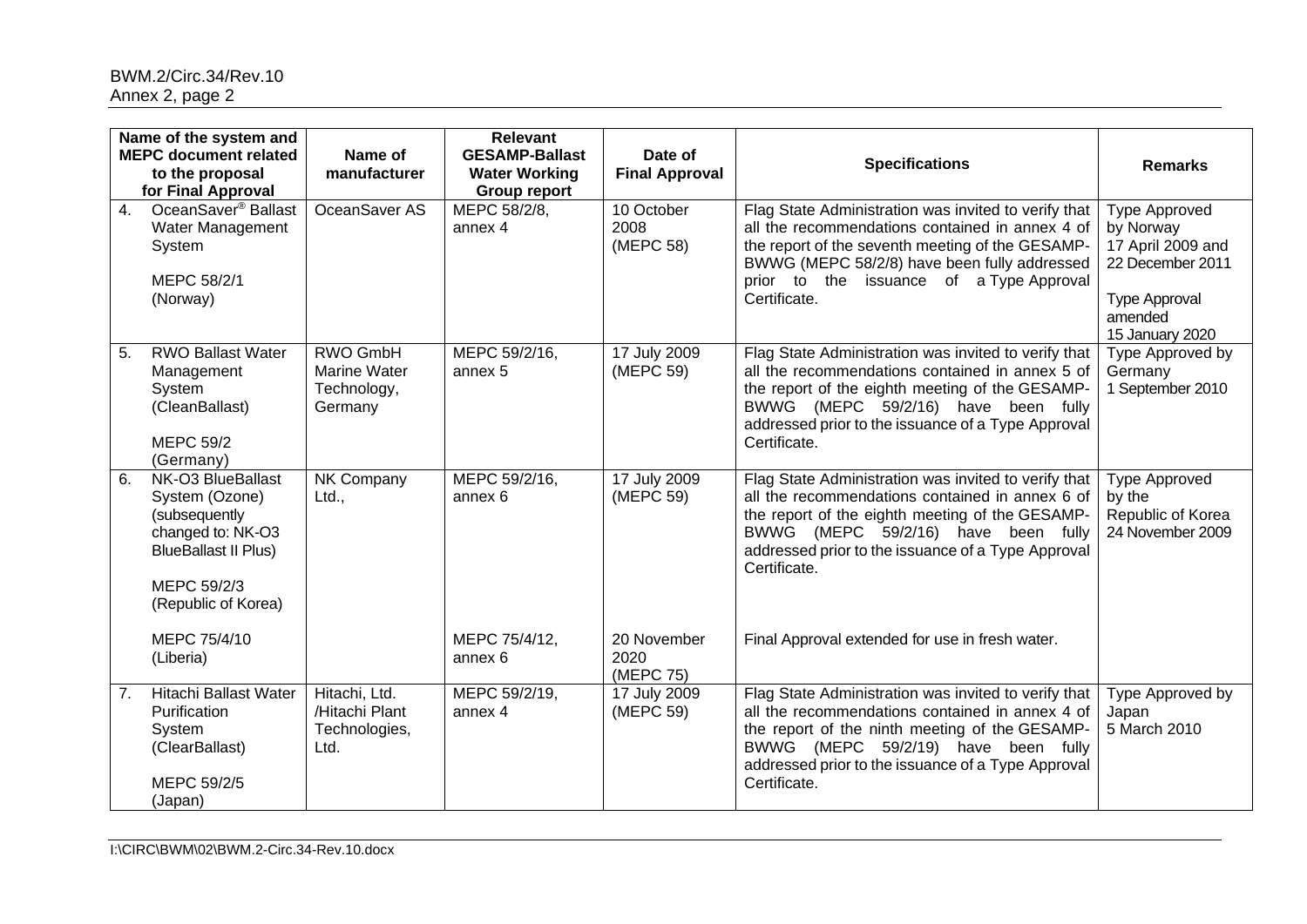|     | Name of the system and<br><b>MEPC document related</b><br>to the proposal<br>for Final Approval          | Name of<br>manufacturer                               | <b>Relevant</b><br><b>GESAMP-Ballast</b><br><b>Water Working</b><br><b>Group report</b> | Date of<br><b>Final Approval</b> | <b>Specifications</b>                                                                                                                                                                                                                                                    | <b>Remarks</b>                                                                                                                               |
|-----|----------------------------------------------------------------------------------------------------------|-------------------------------------------------------|-----------------------------------------------------------------------------------------|----------------------------------|--------------------------------------------------------------------------------------------------------------------------------------------------------------------------------------------------------------------------------------------------------------------------|----------------------------------------------------------------------------------------------------------------------------------------------|
| 8.  | <b>Greenship Sedinox</b><br><b>Ballast Water</b><br>Management<br>System<br>MEPC 59/2/6<br>(Netherlands) | Greenship Ltd.                                        | MEPC 59/2/19,<br>annex 5                                                                | 17 July 2009<br>(MEPC 59)        | Flag State Administration was invited to verify that<br>all the recommendations contained in annex 5 of<br>the report of the ninth meeting of the GESAMP-<br>BWWG (MEPC 59/2/19) have been fully<br>addressed prior to the issuance of a Type Approval<br>Certificate.   |                                                                                                                                              |
| 9.  | GloEn-Patrol™<br><b>Ballast Water</b><br>Management<br>System<br>MEPC 59/2/7<br>(Republic of Korea)      | Panasia Co., Ltd.                                     | MEPC 60/2/11,<br>annex 4                                                                | 26 March 2010<br>(MEPC 60)       | Flag State Administration was invited to verify that<br>all the recommendations contained in annex 4 of<br>the report of the tenth meeting of the GESAMP-<br>BWWG (MEPC 60/2/11) have been fully<br>addressed prior to the issuance of a Type Approval<br>Certificate.   | <b>Type Approved</b><br>by the<br>Republic of Korea<br>4 December 2009                                                                       |
| 10. | <b>Resource Ballast</b><br>Technologies<br>System<br>MEPC 59/2/10<br>(South Africa)                      | <b>Resource Ballast</b><br>Technologies<br>(Pty) Ltd. | MEPC 60/2/11,<br>annex 7                                                                | 26 March 2010<br>(MEPC 60)       | Flag State Administration was invited to verify that<br>all the recommendations contained in annex 7 of<br>the report of the tenth meeting of the GESAMP-<br>BWWG (MEPC 60/2/11) have been fully<br>addressed prior to the issuance of a Type Approval<br>Certificate.   | Type Approved by<br>South Africa<br>19 April 2011                                                                                            |
| 11. | JFE BallastAce <sup>®</sup><br><b>Ballast Water</b><br>Management<br>System<br>MEPC 60/2/2<br>(Japan)    | <b>JFE Engineering</b><br>Corporation                 | MEPC 60/2/12,<br>annex 5                                                                | 26 March 2010<br>(MEPC 60)       | Flag State Administration was invited to verify that<br>all the recommendations contained in annex 5 of<br>the report of the eleventh meeting of the<br>GESAMP-BWWG (MEPC 60/2/12) have been fully<br>addressed prior to the issuance of a Type Approval<br>Certificate. | Type Approved by<br>Japan<br>26 May 2010<br><b>Type Approval</b><br>amended<br>25 March 2011<br>Type Approval<br>amended<br>15 December 2020 |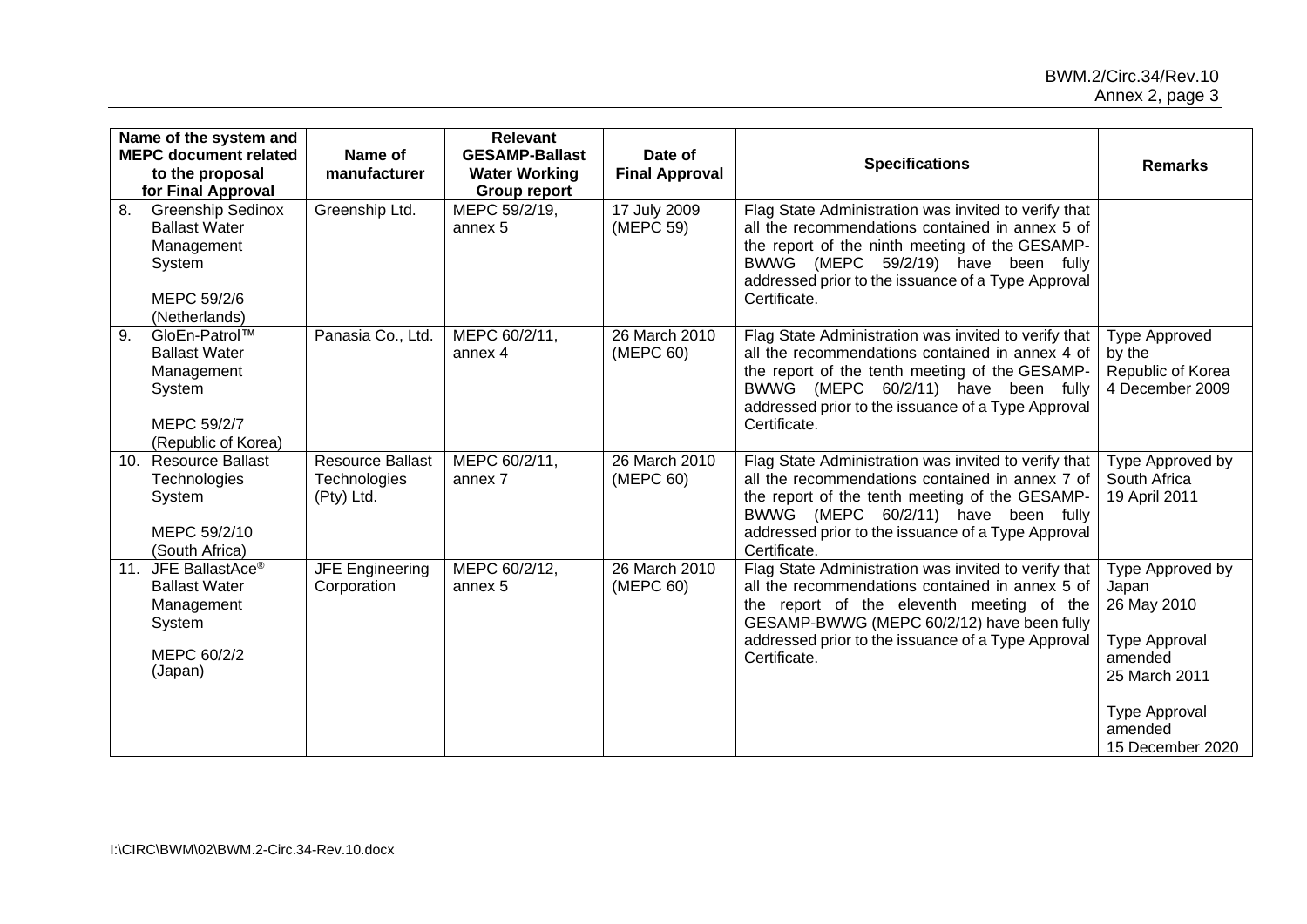|     | Name of the system and<br><b>MEPC document related</b><br>to the proposal<br>for Final Approval                                                                                       | Name of<br>manufacturer                                              | <b>Relevant</b><br><b>GESAMP-Ballast</b><br><b>Water Working</b><br><b>Group report</b> | Date of<br><b>Final Approval</b> | <b>Specifications</b>                                                                                                                                                                                                                                                            | <b>Remarks</b>                                                                                                                    |
|-----|---------------------------------------------------------------------------------------------------------------------------------------------------------------------------------------|----------------------------------------------------------------------|-----------------------------------------------------------------------------------------|----------------------------------|----------------------------------------------------------------------------------------------------------------------------------------------------------------------------------------------------------------------------------------------------------------------------------|-----------------------------------------------------------------------------------------------------------------------------------|
|     | 12. Hyundai Heavy<br>Industries Co., Ltd.<br>(HHI) Ballast Water<br>Management<br>System<br>(EcoBallast)<br>MEPC 60/2/1<br>(Republic of Korea)                                        | Hyundai Heavy<br>Industries Co.,<br>Ltd.                             | MEPC 59/2/16.<br>annex 8                                                                | 26 March 2010<br>(MEPC 60        | Flag State Administration was invited to verify that<br>all the recommendations contained in annex 8 of<br>the report of the eighth meeting of the GESAMP-<br>(MEPC 59/2/16) have been fully<br>BWWG<br>addressed prior to the issuance of a Type Approval<br>Certificate.       | Type Approved by<br>the Republic of<br>Korea<br>16 March 2011                                                                     |
| 13. | <b>Special Pipe Hybrid</b><br><b>Ballast Water</b><br>Management<br>System combined<br>with Ozone<br>treatment version<br>(SP-Hybrid BWMS<br>Ozone version)<br>MEPC 61/2/2<br>(Japan) | Mitsui<br>Engineering &<br>Shipbuilding Co.,<br>Ltd.                 | MEPC 61/2/15,<br>annex 6                                                                | 1 October 2010<br>(MEPC 61)      | Flag State Administration was invited to verify that<br>all the recommendations contained in annex 6 of<br>the report of the thirteenth meeting of the<br>GESAMP-BWWG (MEPC 61/2/15) have been fully<br>addressed prior to the issuance of a Type Approval<br>Certificate.       | Type Approved by<br>Japan<br>6 June 2011                                                                                          |
|     | 14. "ARA Ballast" Ballast<br>Water Management<br>System<br>MEPC 61/2/5<br>(Republic of Korea)                                                                                         | 21st Century<br>Shipbuilding Co.,<br>Ltd.                            | MEPC 61/2/15,<br>annex 8                                                                | 1 October 2010<br>(MEPC 61)      | Flag State Administration was invited to verify that<br>all the recommendations contained in annex 8 of<br>the report of the thirteenth meeting of the<br>GESAMP-BWWG (MEPC 61/2/15) have been fully<br>addressed prior to the issuance of a Type Approval<br>Certificate.       | Type Approved by<br>the Republic of<br>Korea<br>12 July 2012                                                                      |
| 15. | <b>BalClor Ballast Water</b><br>Management System<br>MEPC 61/2/4<br>(China)                                                                                                           | Qingdao Sunrui<br>Corrosion and<br><b>Fouling Control</b><br>Company | MEPC 61/2/15,<br>annex 9                                                                | 1 October 2010<br>(MEPC 61)      | Flag State Administration was invited to verify that all<br>the recommendations contained in annex 9 of the<br>report of the<br>thirteenth meeting<br>of the<br>GESAMP-BWWG (MEPC 61/2/15) have been fully<br>addressed prior to the issuance of a Type Approval<br>Certificate. | <b>Type Approved</b><br>by China<br>28 January 2011<br>Type Approved by<br>Norway 6 April 2018<br>and revised<br>20 December 2018 |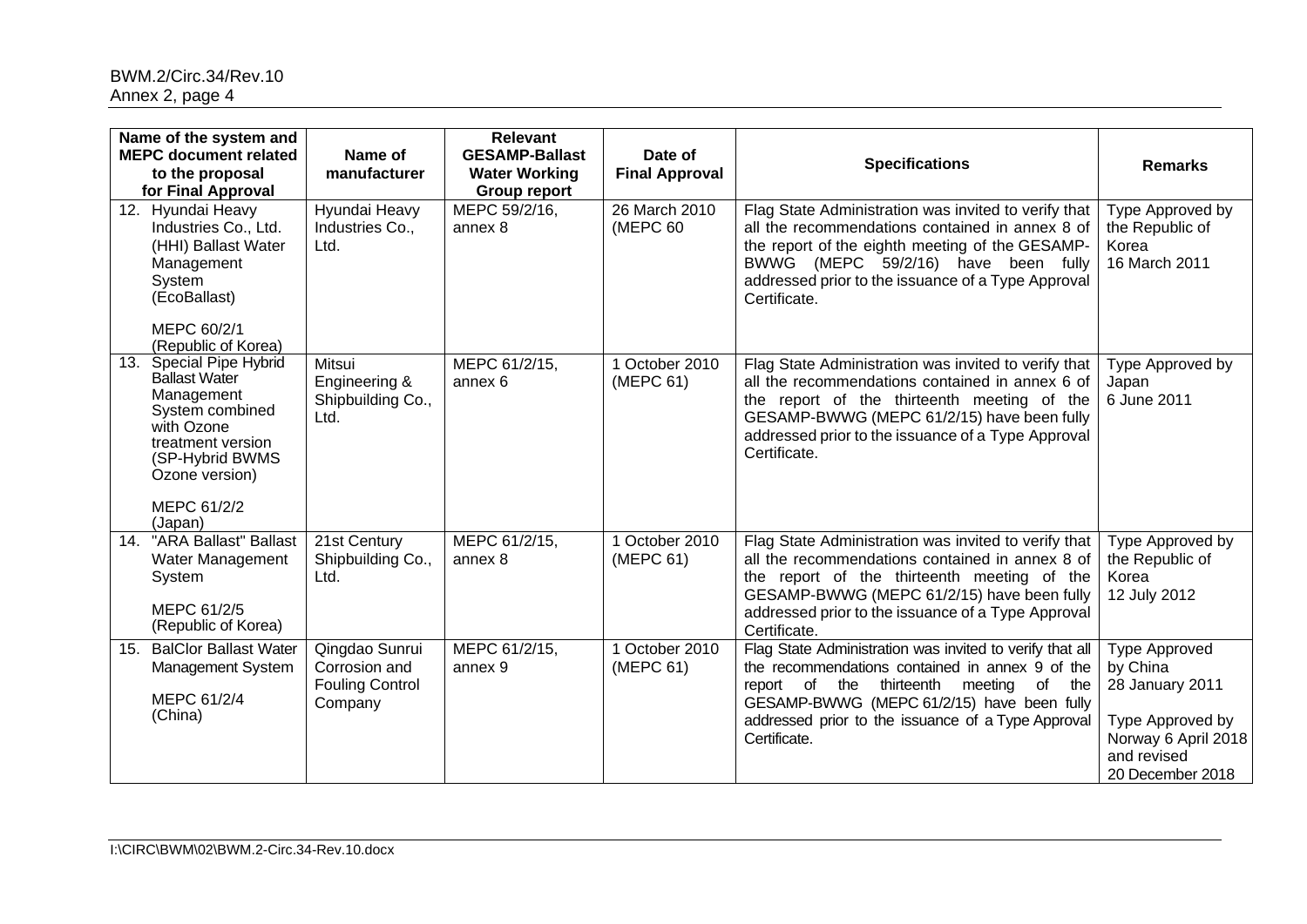### BWM.2/Circ.34/Rev.10 Annex 2, page 5

| Name of the system and<br><b>MEPC document related</b><br>to the proposal<br>for Final Approval                                                                                                                                                      | Name of<br>manufacturer                                                                                                  | <b>Relevant</b><br><b>GESAMP-Ballast</b><br><b>Water Working</b><br><b>Group report</b> | Date of<br><b>Final Approval</b> | <b>Specifications</b>                                                                                                                                                                                                                                                      | <b>Remarks</b>                                                                                       |
|------------------------------------------------------------------------------------------------------------------------------------------------------------------------------------------------------------------------------------------------------|--------------------------------------------------------------------------------------------------------------------------|-----------------------------------------------------------------------------------------|----------------------------------|----------------------------------------------------------------------------------------------------------------------------------------------------------------------------------------------------------------------------------------------------------------------------|------------------------------------------------------------------------------------------------------|
| 16. OceanGuard™<br><b>Ballast Water</b><br>Management<br>System<br>MEPC 61/2/7<br>(Norway)                                                                                                                                                           | Qingdao<br>Headway<br>Technology Co.,<br>Ltd.                                                                            | MEPC 61/2/21,<br>annex 5                                                                | 1 October 2010<br>(MEPC 61)      | Flag State Administration was invited to verify that all<br>the recommendations contained in annex 5 of the<br>report of the fourteenth meeting of the<br>GESAMP-BWWG (MEPC 61/2/21) have been fully<br>addressed prior to the issuance of a Type Approval<br>Certificate. | <b>Type Approved</b><br>by Norway<br>7 November 2011<br>Type Approval<br>amended<br>14 December 2018 |
| 17. Ecochlor®<br><b>Ballast Water</b><br>Management<br>System<br>MEPC 61/2/8<br>(Germany)                                                                                                                                                            | Ecochlor, Inc,<br>Acton,<br><b>United States</b>                                                                         | MEPC 61/2/21,<br>annex 6                                                                | 1 October 2010<br>(MEPC 61)      | Flag State Administration was invited to verify that<br>all the recommendations contained in annex 6 of<br>the report of the fourteenth meeting of the<br>GESAMP-BWWG (MEPC 61/2/21) have been fully<br>addressed prior to the issuance of a Type Approval<br>Certificate. | Type Approved by<br>Germany<br>4 November 2011<br>Type Approved by<br>Norway<br>3 August 2020        |
| 18.<br>Severn Trent De<br>Nora BalPure <sup>®</sup><br><b>Ballast Water</b><br>Management<br>System<br>(subsequently<br>changed to BalPure <sup>®</sup><br>BP-500,<br>subsequently<br>changed to<br>BALPURE <sup>®</sup><br>MEPC 61/2/9<br>(Germany) | Severn Trent De<br>Nora (STDN),<br><b>LLC</b><br>(subsequently<br>changed to De<br>Nora Water<br>Technologies<br>(DNWT)) | MEPC 61/2/21,<br>annex 7                                                                | 1 October 2010<br>(MEPC 61)      | Flag State Administration was invited to verify that<br>all the recommendations contained in annex 7 of<br>the report of the fourteenth meeting of the<br>GESAMP-BWWG (MEPC 61/2/21) have been fully<br>addressed prior to the issuance of a Type Approval<br>Certificate. | Type Approved by<br>Germany<br>27 July 2011                                                          |
| MEPC 75/4/4<br>(United Kingdom)                                                                                                                                                                                                                      |                                                                                                                          | MEPC 75/4/6,<br>annex 9                                                                 | 20 November<br>2020<br>(MEPC 75) | Final Approval extended for use in fresh water.                                                                                                                                                                                                                            |                                                                                                      |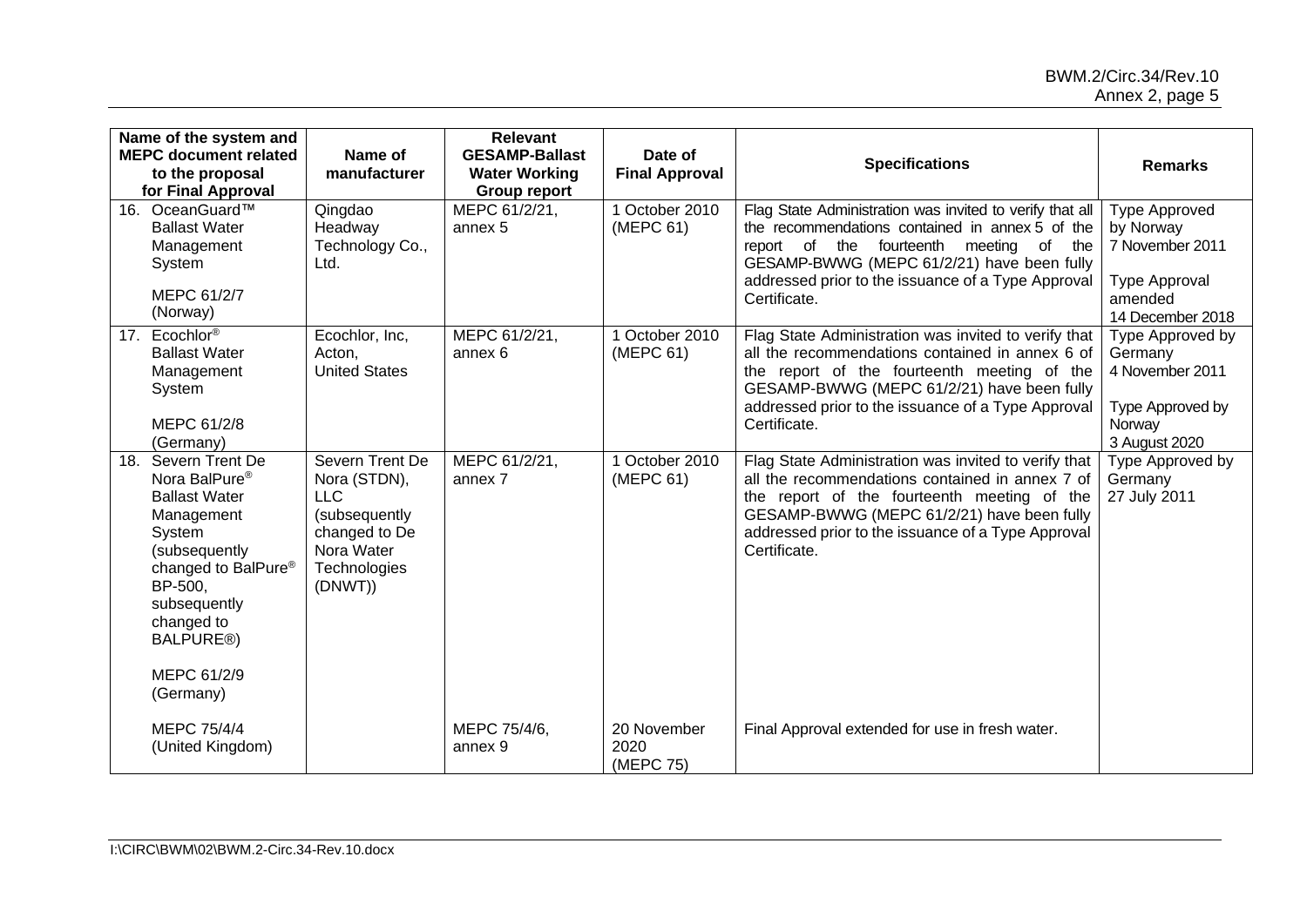|     | Name of the system and<br><b>MEPC document related</b><br>to the proposal<br>for Final Approval                                                                | Name of<br>manufacturer                                                                              | <b>Relevant</b><br><b>GESAMP-Ballast</b><br><b>Water Working</b><br><b>Group report</b> | Date of<br><b>Final Approval</b>         | <b>Specifications</b>                                                                                                                                                                                                                                                                                                         | <b>Remarks</b>                                                                                                         |
|-----|----------------------------------------------------------------------------------------------------------------------------------------------------------------|------------------------------------------------------------------------------------------------------|-----------------------------------------------------------------------------------------|------------------------------------------|-------------------------------------------------------------------------------------------------------------------------------------------------------------------------------------------------------------------------------------------------------------------------------------------------------------------------------|------------------------------------------------------------------------------------------------------------------------|
|     | 19. HiBallast™<br>MEPC 62/2/5<br>(Republic of Korea)                                                                                                           | Hyundai Heavy<br>Industries Co.,<br>Ltd.                                                             | MEPC 62/2/18,<br>annex 5                                                                | 15 July 2011<br>(MEPC 62)                | Flag State Administration was invited to verify that<br>all the recommendations contained in annex 5 of<br>the report of the seventeenth meeting of the<br>GESAMP-BWWG (MEPC 62/2/18) have been fully<br>addressed prior to the issuance of a Type Approval<br>Certificate.                                                   | <b>Type Approved</b><br>by the<br>Republic of Korea<br>11 November 2011<br>Type Approved by<br>Norway                  |
|     | MEPC 75/4/1<br>(Republic of Korea)                                                                                                                             |                                                                                                      | MEPC 75/4/6,<br>annex 7                                                                 | 20 November<br>2020<br>(MEPC 75)         | Final Approval extended for use in fresh water.                                                                                                                                                                                                                                                                               | 19 December 2018                                                                                                       |
|     | 20. Purimar <sup>™</sup> Ballast<br>Water Management<br>System<br>MEPC 62/2/6<br>(Republic of Korea)<br>MEPC 74/4/3                                            | Samsung Heavy<br>Industries Co.,<br>Ltd. (SHI)                                                       | MEPC 62/2/18,<br>annex 6<br>MEPC 74/4/9,                                                | 15 July 2011<br>(MEPC 62)<br>17 May 2019 | Flag State Administration was invited to verify that<br>all the recommendations contained in annex 6 of<br>the report of the seventeenth meeting of the<br>GESAMP-BWWG (MEPC 62/2/18) have been fully<br>addressed prior to the issuance of a Type Approval<br>Certificate.                                                   | Type Approved by<br>the Republic of<br>Korea<br>31 October 2011<br><b>Type Approval</b><br>amended<br>7 September 2020 |
| 21. | (Republic of Korea)<br>SiCURE™ Ballast<br>Water Management<br>System<br>(subsequently<br>changed to<br>SeaCURE <sup>®</sup> BWMS)<br>MEPC 62/2/10<br>(Germany) | Siemens Water<br>Technologies<br>(subsequently<br>changed to<br>Evoqua Water<br>Technologies<br>Ltd) | annex 6<br>MEPC 63/2/10.<br>annex 6                                                     | (MEPC 74)<br>2 March 2012<br>(MEPC 63)   | Final Approval extended for use in fresh water.<br>Flag State Administration was invited to verify that<br>all the recommendations contained in annex 6 of<br>the report of the eighteenth meeting of the<br>GESAMP-BWWG (MEPC 63/2/10) have been fully<br>addressed prior to the issuance of a Type Approval<br>Certificate. | Type Approved by<br>Germany<br>24 February 2014<br>Type Approved by<br>Liberia<br>20 April 2021                        |
|     | MEPC 75/4/9<br>(Liberia)                                                                                                                                       |                                                                                                      | MEPC 75/4/12,<br>annex 4                                                                | 20 November<br>2020 (MEPC 75)            | Flag State Administration was invited to verify that all<br>the recommendations contained in annex 4 of the<br>report of the fortieth meeting of the GESAMP-BWWG<br>(MEPC 75/4/12) have been fully addressed prior to the<br>issuance of a Type Approval Certificate.                                                         |                                                                                                                        |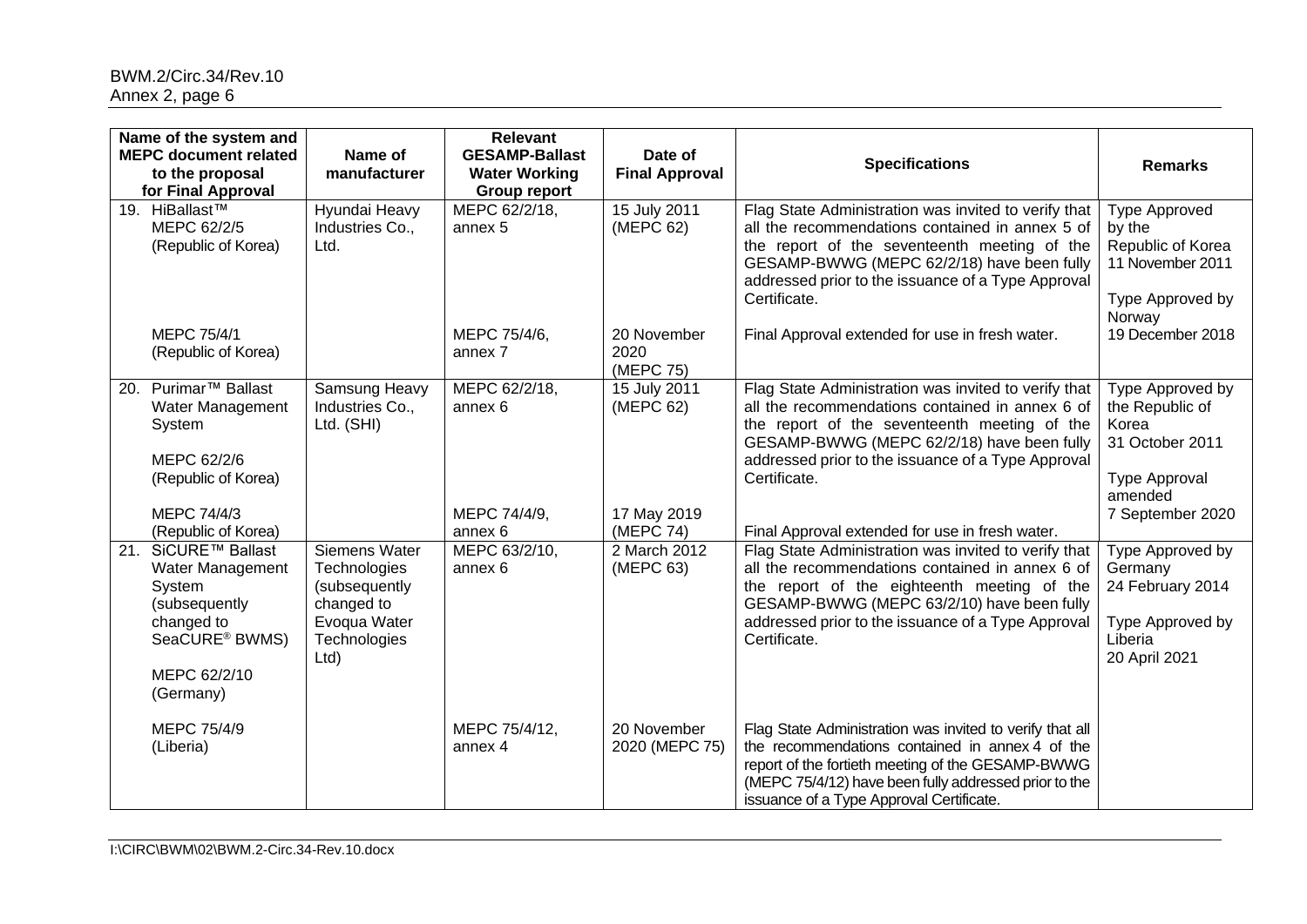|     | Name of the system and<br><b>MEPC document related</b><br>to the proposal<br>for Final Approval                                                                                                                              | Name of<br>manufacturer                                      | <b>Relevant</b><br><b>GESAMP-Ballast</b><br><b>Water Working</b><br><b>Group report</b> | Date of<br><b>Final Approval</b> | <b>Specifications</b>                                                                                                                                                                                                                                                      | <b>Remarks</b>                                                                                                                                     |
|-----|------------------------------------------------------------------------------------------------------------------------------------------------------------------------------------------------------------------------------|--------------------------------------------------------------|-----------------------------------------------------------------------------------------|----------------------------------|----------------------------------------------------------------------------------------------------------------------------------------------------------------------------------------------------------------------------------------------------------------------------|----------------------------------------------------------------------------------------------------------------------------------------------------|
| 22. | <b>ERMA FIRST Ballast</b><br>Water Management<br>System<br>(subsequently<br>changed to ERMA<br><b>FIRST BWTS)</b><br>MEPC 63/2/1<br>(Greece)                                                                                 | <b>ERMA FIRST</b><br>E.S.K.<br>Engineering<br>Solutions S.A. | MEPC 63/2/11,<br>annex 5                                                                | 2 March 2012<br>(MEPC 63)        | Flag State Administration was invited to verify that<br>all the recommendations contained in annex 5 of<br>the report of the nineteenth meeting of the<br>GESAMP-BWWG (MEPC 63/2/11) have been fully<br>addressed prior to the issuance of a Type Approval<br>Certificate. | Type Approved by<br>Greece<br>10 May 2012<br><b>Type Approval</b><br>amended<br>18 October 2018<br><b>Type Approval</b><br>amended<br>27 June 2019 |
| 23. | MICROFADE™<br><b>Ballast Water</b><br>Management<br>System<br>MEPC 63/2/2<br>(Japan)                                                                                                                                         | Kuraray Co., Ltd.                                            | MEPC 63/2/11,<br>annex 6                                                                | 2 March 2012<br>(MEPC 63)        | Flag State Administration was invited to verify that<br>all the recommendations contained in annex 6 of<br>the report of the nineteenth meeting of the<br>GESAMP-BWWG (MEPC 63/2/11) have been fully<br>addressed prior to the issuance of a Type Approval<br>Certificate. | Type Approved by<br>Japan<br>30 May 2012                                                                                                           |
| 24. | AquaStar <sup>™</sup> Ballast<br>Water Management<br>(subsequently<br>changed to<br>AquaStar <sup>™</sup> BWMS<br>and MACGREGOR<br><b>WATER BALLAST</b><br><b>TREATMENT</b><br>SYSTEM)<br>MEPC 63/2/3<br>(Republic of Korea) | AQUA Eng. Co.                                                | MEPC 63/2/11,<br>annex 7                                                                | 2 March 2012<br>(MEPC 63)        | Flag State Administration was invited to verify that<br>all the recommendations contained in annex 7 of<br>the report of the nineteenth meeting of the<br>GESAMP-BWWG (MEPC 63/2/11) have been fully<br>addressed prior to the issuance of a Type Approval<br>Certificate. | Type Approved by<br>the<br>Republic of Korea<br>15 June 2012                                                                                       |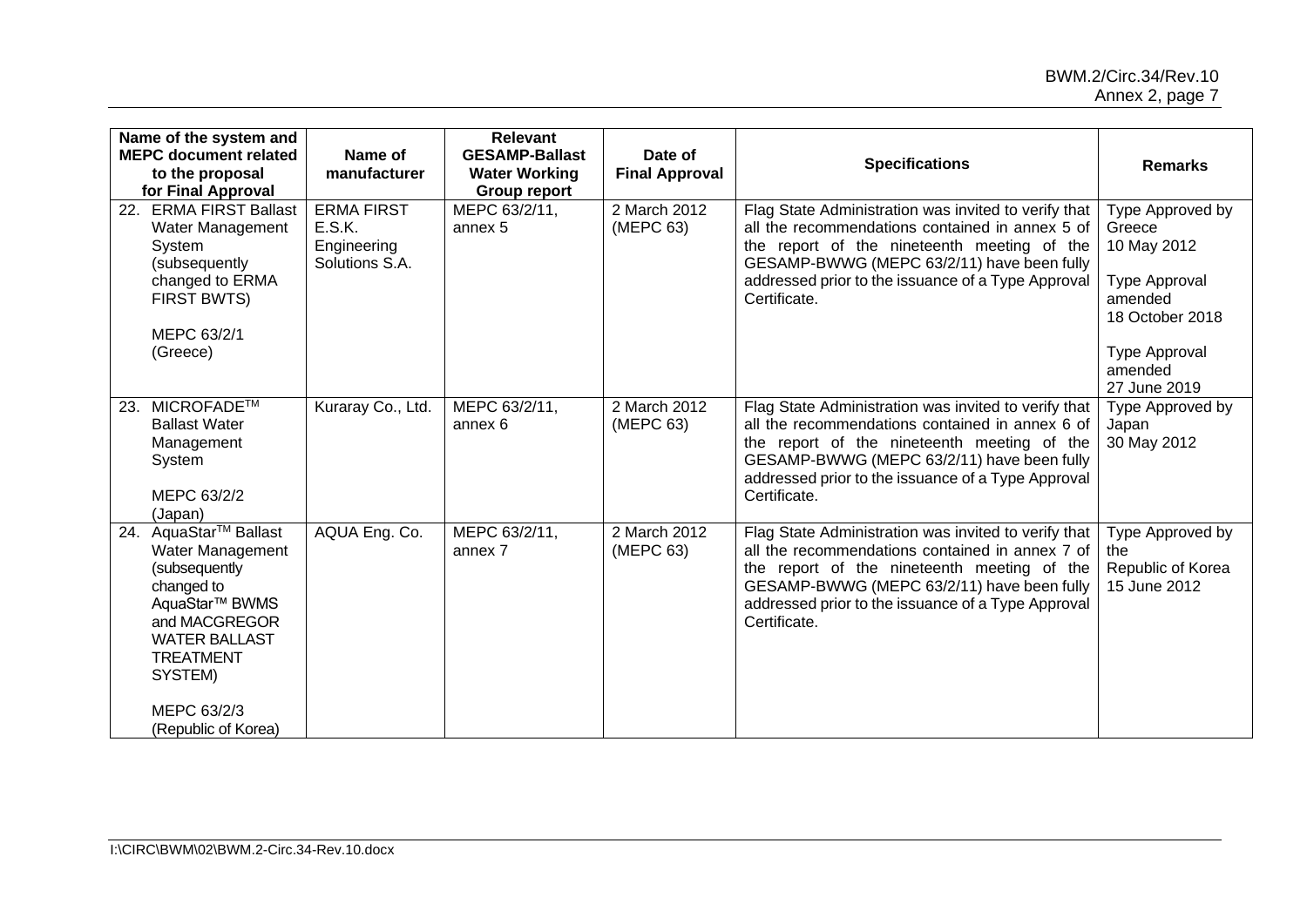| Name of the system and<br><b>MEPC document related</b><br>to the proposal<br>for Final Approval        | Name of<br>manufacturer                        | <b>Relevant</b><br><b>GESAMP-Ballast</b><br><b>Water Working</b><br><b>Group report</b> | Date of<br><b>Final Approval</b> | <b>Specifications</b>                                                                                                                                                                                                                                                        | <b>Remarks</b>                                        |
|--------------------------------------------------------------------------------------------------------|------------------------------------------------|-----------------------------------------------------------------------------------------|----------------------------------|------------------------------------------------------------------------------------------------------------------------------------------------------------------------------------------------------------------------------------------------------------------------------|-------------------------------------------------------|
| 25. Neo-Purimar™<br><b>Ballast Water</b><br>Management<br>System<br>MEPC 63/2/6<br>(Republic of Korea) | Samsung Heavy<br>Industries Co.,<br>Ltd. (SHI) | MEPC 63/2/21,<br>annex 6                                                                | 2 March 2012<br>(MEPC 63)        | Flag State Administration was invited to verify that<br>all the recommendations contained in annex 6 of<br>the report of the twentieth meeting of the<br>GESAMP-BWWG (MEPC 63/2/21) have been fully<br>addressed prior to the issuance of a Type Approval<br>Certificate.    |                                                       |
| <b>DESMI Ocean</b><br>26.<br><b>Guard BWMS</b><br>MEPC 63/2/7<br>(Denmark)                             | <b>DESMI Ocean</b><br>Guard A/S                | MEPC 64/2/6,<br>annex 4                                                                 | 5 October 2012<br>(MEPC 64)      | Flag State Administration was invited to verify that<br>all the recommendations contained in annex 4 of<br>the report of the twenty-first meeting of the<br>GESAMP-BWWG (MEPC 64/2/6) have been fully<br>addressed prior to the issuance of a Type Approval<br>Certificate.  | Type Approved by<br><b>Denmark</b><br>7 November 2012 |
| 27. JFE BallastAce that<br>makes use of NEO-<br>CHLOR MARINE <sup>®</sup><br>MEPC 64/2/1<br>(Japan)    | <b>JFE Engineering</b><br>Corporation          | MEPC 64/2/7,<br>annex 5                                                                 | 5 October 2012<br>(MEPC 64)      | Flag State Administration was invited to verify that all<br>the recommendations contained in annex 5 of the<br>report of the twenty-second meeting of the<br>GESAMP-BWWG (MEPC 64/2/7) have been fully<br>addressed prior to the issuance of a Type Approval<br>Certificate. | Type Approved by<br>Japan<br>26 June 2013             |
| (Revised in MEPC<br>77/4/1, Japan)                                                                     |                                                |                                                                                         | 26 November<br>2021<br>(MEPC 77) | Flag State Administration was invited to verify that all<br>the recommendations contained in annex 6 of the<br>report of the forty-first meeting of the GESAMP-<br>BWWG (MEPC 77/4/4) have been fully addressed<br>prior to the issuance of a Type Approval Certificate.     |                                                       |
| 28. Smart Ballast BWMS<br>MEPC 64/2/2<br>(Republic of Korea)                                           | STX Metal Co.,<br>Ltd.                         | MEPC 64/2/7,<br>annex <sub>6</sub>                                                      | 5 October 2012<br>(MEPC 64)      | Flag State Administration was invited to verify that all<br>the recommendations contained in annex 6 of the<br>report of the twenty-second meeting of the<br>GESAMP-BWWG (MEPC 64/2/7) have been fully<br>addressed prior to the issuance of a Type Approval<br>Certificate. |                                                       |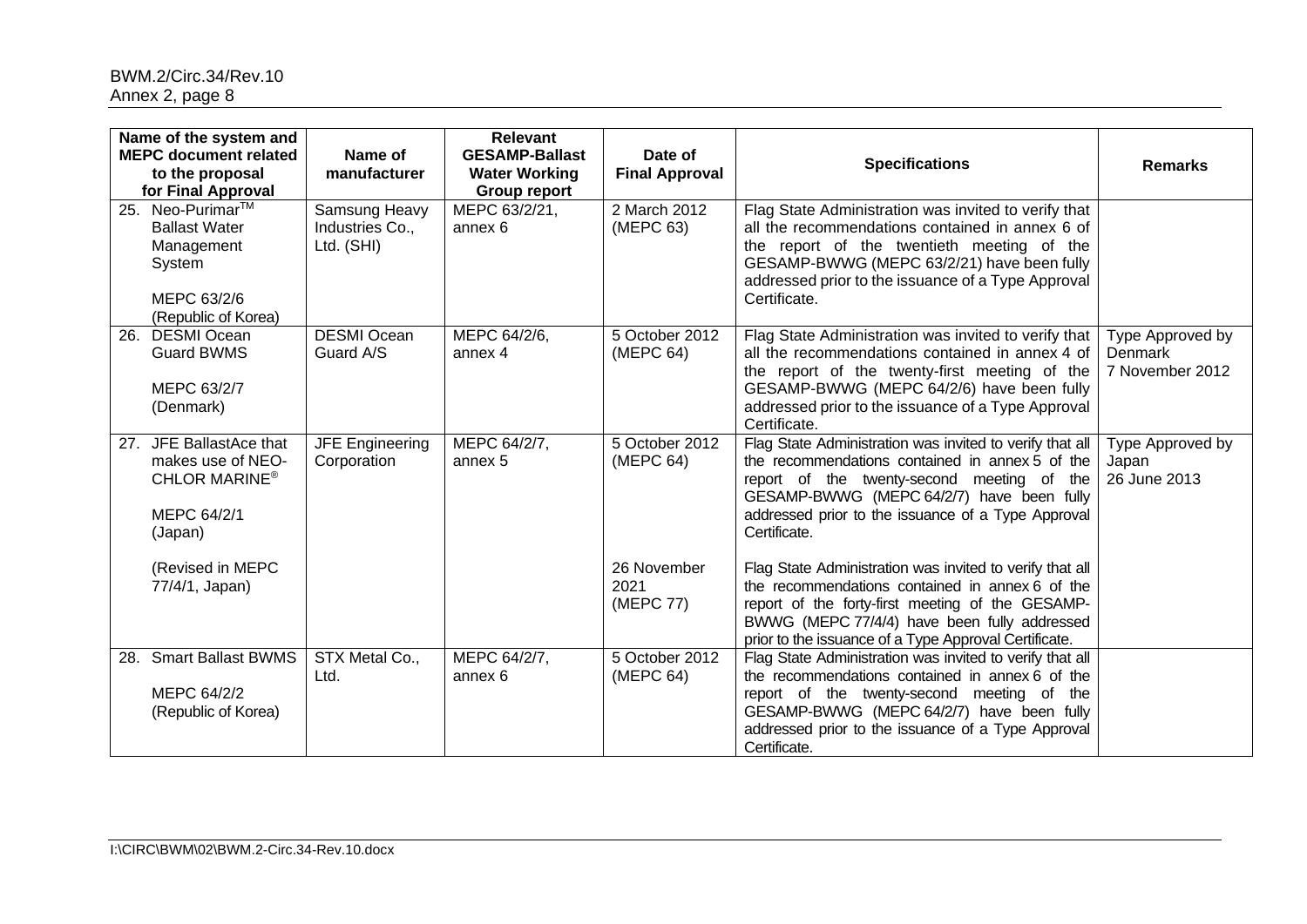|     | Name of the system and<br><b>MEPC document related</b><br>to the proposal<br>for Final Approval                                                               | Name of<br>manufacturer                                                                                                                                                                                 | <b>Relevant</b><br><b>GESAMP-Ballast</b><br><b>Water Working</b><br><b>Group report</b> | Date of<br><b>Final Approval</b> | <b>Specifications</b>                                                                                                                                                                                                                                                        | <b>Remarks</b>                                                                                             |
|-----|---------------------------------------------------------------------------------------------------------------------------------------------------------------|---------------------------------------------------------------------------------------------------------------------------------------------------------------------------------------------------------|-----------------------------------------------------------------------------------------|----------------------------------|------------------------------------------------------------------------------------------------------------------------------------------------------------------------------------------------------------------------------------------------------------------------------|------------------------------------------------------------------------------------------------------------|
|     | 29. AQUARIUS® EC<br><b>Ballast Water</b><br>Management<br>System<br>(subsequently<br>changed to Wärtsilä<br>Aquarius EC BWMS)<br>MEPC 65/2/1<br>(Netherlands) | Wärtsilä Water<br><b>Systems Limited</b>                                                                                                                                                                | MEPC 65/2/9,<br>annex 5                                                                 | 17 May 2013<br>(MEPC 65)         | Flag State Administration was invited to verify that<br>all the recommendations contained in annex 5 of the<br>report of the twenty-fourth meeting of the GESAMP-<br>BWWG (MEPC 65/2/9) have been fully addressed<br>prior to the issuance of a Type Approval Certificate.   | Type Approved by<br>Norway<br>12 June 2020                                                                 |
| 30. | EcoGuardian™<br><b>Ballast Water</b><br>Management<br>System<br>MEPC 65/2/4<br>(Republic of Korea)                                                            | Hanla IMS Co.<br>Ltd.                                                                                                                                                                                   | MEPC 65/2/19,<br>annex 5                                                                | 17 May 2013<br>(MEPC 65)         | Flag State Administration was invited to verify that all<br>the recommendations contained in annex 5 of the<br>report of the twenty-fifth meeting of the<br>GESAMP-BWWG (MEPC 65/2/19) have been fully<br>addressed prior to the issuance of a Type Approval<br>Certificate. | Type Approved by<br>the<br>Republic of Korea<br>8 May 2015<br>Type Approval<br>amended<br>7 September 2020 |
|     | <b>MEPC 75/4</b><br>(Republic of Korea)                                                                                                                       |                                                                                                                                                                                                         | MEPC 75/4/6,<br>annex 6                                                                 | 20 November<br>2020<br>(MEPC 75) | Final Approval extended for use in fresh water.                                                                                                                                                                                                                              |                                                                                                            |
| 31. | <b>OceanDoctor Ballast</b><br>Water Management<br>System<br>MEPC 65/2/6<br>(China)                                                                            | Jiujiang Precision<br>Measuring<br>Technology<br><b>Research Institute</b><br>and Institute of<br><b>Marine Materials</b><br>Science and<br>Engineering of<br>Shanghai<br>Maritime<br><b>University</b> | MEPC 65/2/19,<br>annex 7                                                                | 17 May 2013<br>(MEPC 65)         | Flag State Administration was invited to verify that<br>all the recommendations contained in annex 7 of<br>the report of the twenty-fifth meeting of the<br>GESAMP-BWWG (MEPC 65/2/19) have been fully<br>addressed prior to the issuance of a Type Approval<br>Certificate. | <b>Type Approved</b><br>by China<br>17 November 2014                                                       |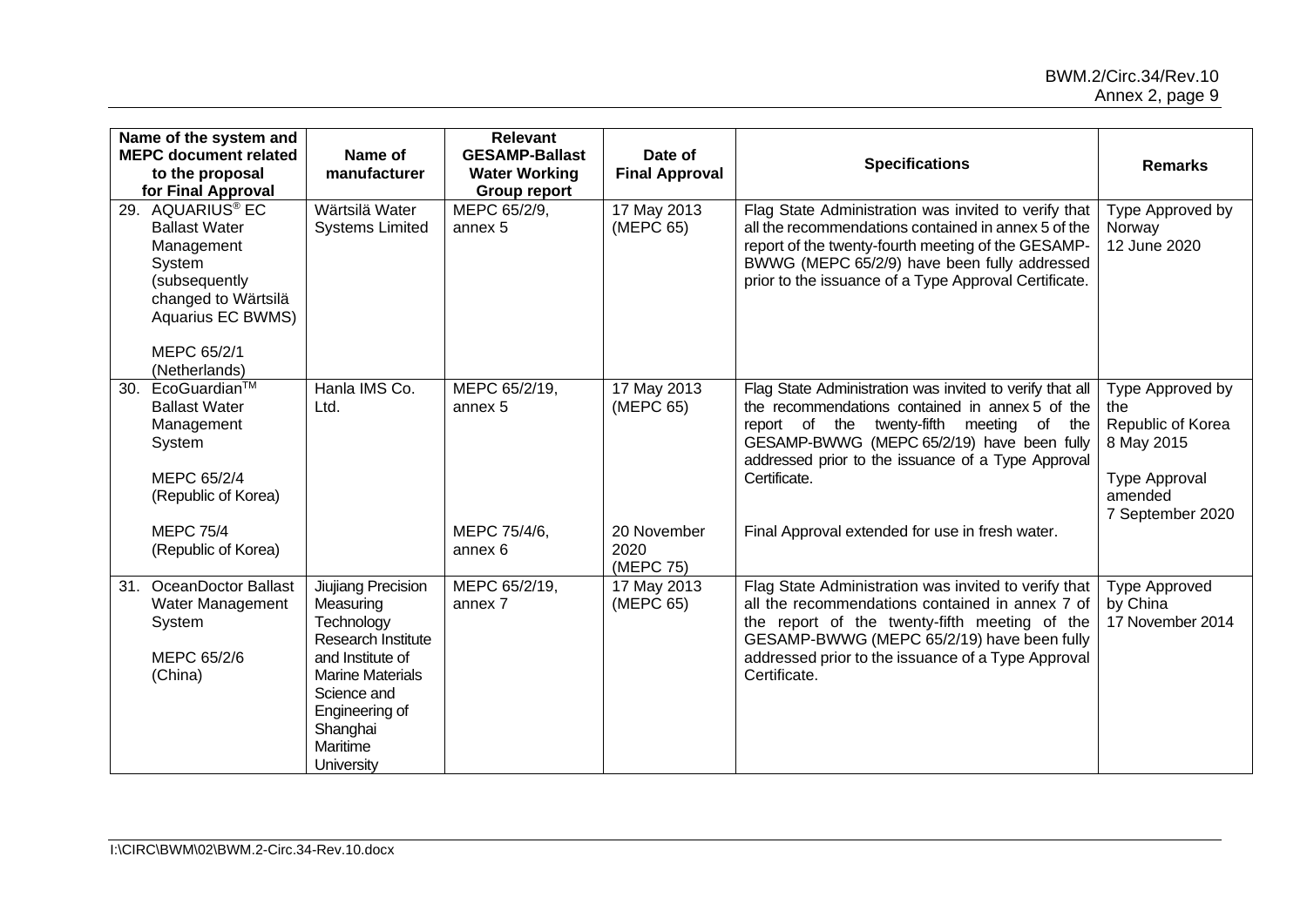|     | Name of the system and<br><b>MEPC document related</b><br>to the proposal<br>for Final Approval                                                | Name of<br>manufacturer                                                  | <b>Relevant</b><br><b>GESAMP-Ballast</b><br><b>Water Working</b><br><b>Group report</b> | Date of<br><b>Final Approval</b> | <b>Specifications</b>                                                                                                                                                                                                                                                           | <b>Remarks</b>                                                   |
|-----|------------------------------------------------------------------------------------------------------------------------------------------------|--------------------------------------------------------------------------|-----------------------------------------------------------------------------------------|----------------------------------|---------------------------------------------------------------------------------------------------------------------------------------------------------------------------------------------------------------------------------------------------------------------------------|------------------------------------------------------------------|
| 32. | <b>Ballast Water</b><br>Management System<br>with PERACLEAN <sup>®</sup><br>Ocean<br>(SKY-SYSTEM <sup>®</sup> )<br><b>MEPC 66/2</b><br>(Japan) | Nippon Yuka<br>Kogyo co. Ltd<br>(Yuka) and<br>Katayama<br>Chemical, Inc. | MEPC 66/2/7,<br>annex 4                                                                 | 4 April 2014<br>(MEPC 66)        | Flag State Administration was invited to verify that<br>all the recommendations contained in annex 4 of<br>the report of the twenty-sixth meeting of the<br>GESAMP-BWWG (MEPC 66/2/7) have been fully<br>addressed prior to the issuance of a Type Approval<br>Certificate.     | Type Approved by<br>Japan<br>21 October 2014                     |
| 33. | <b>Evonik Ballast Water</b><br><b>Treatment System</b><br>with PERACLEAN <sup>®</sup><br>Ocean<br>MEPC 66/2/5<br>(Germany)                     | <b>Evonik Industries</b><br>AG                                           | MEPC 66/2/10,<br>annex 5                                                                | 4 April 2014<br>(MEPC 66)        | Flag State Administration was invited to verify that all<br>the recommendations contained in annex 5 of the<br>report of the twenty-seventh meeting of the GESAMP-<br>BWWG (MEPC 66/2/10) have been fully addressed<br>prior to the issuance of a Type Approval Certificate.    |                                                                  |
| 34. | <b>MARINOMATE™</b><br><b>Ballast Water</b><br>Management<br>System<br><b>MEPC 67/2</b><br>(Republic of Korea)                                  | KT Marine Co.<br>Ltd.                                                    | MEPC 67/2/4,<br>annex 4                                                                 | 17 October<br>2014<br>(MEPC 67)  | Flag State Administration was invited to verify that all<br>the recommendations contained in annex 4 of the<br>report of the twenty-eighth meeting of<br>the<br>GESAMP-BWWG (MEPC 67/2/4) have been fully<br>addressed prior to the issuance of a Type Approval<br>Certificate. |                                                                  |
| 35. | BlueZone™ Ballast<br>Water Management<br>System<br>MEPC 67/2/1<br>(Republic of Korea)                                                          | Sunbo Industries<br>Co. Ltd.                                             | MEPC 67/2/4,<br>annex 5                                                                 | 17 October<br>2014<br>(MEPC 67)  | Flag State Administration was invited to verify that all<br>the recommendations contained in annex 5 of the<br>report of the twenty-eighth meeting of the<br>GESAMP-BWWG (MEPC 67/2/4) have been fully<br>addressed prior to the issuance of a Type Approval<br>Certificate.    | Type Approved by<br>the<br>Republic of Korea<br>8 September 2015 |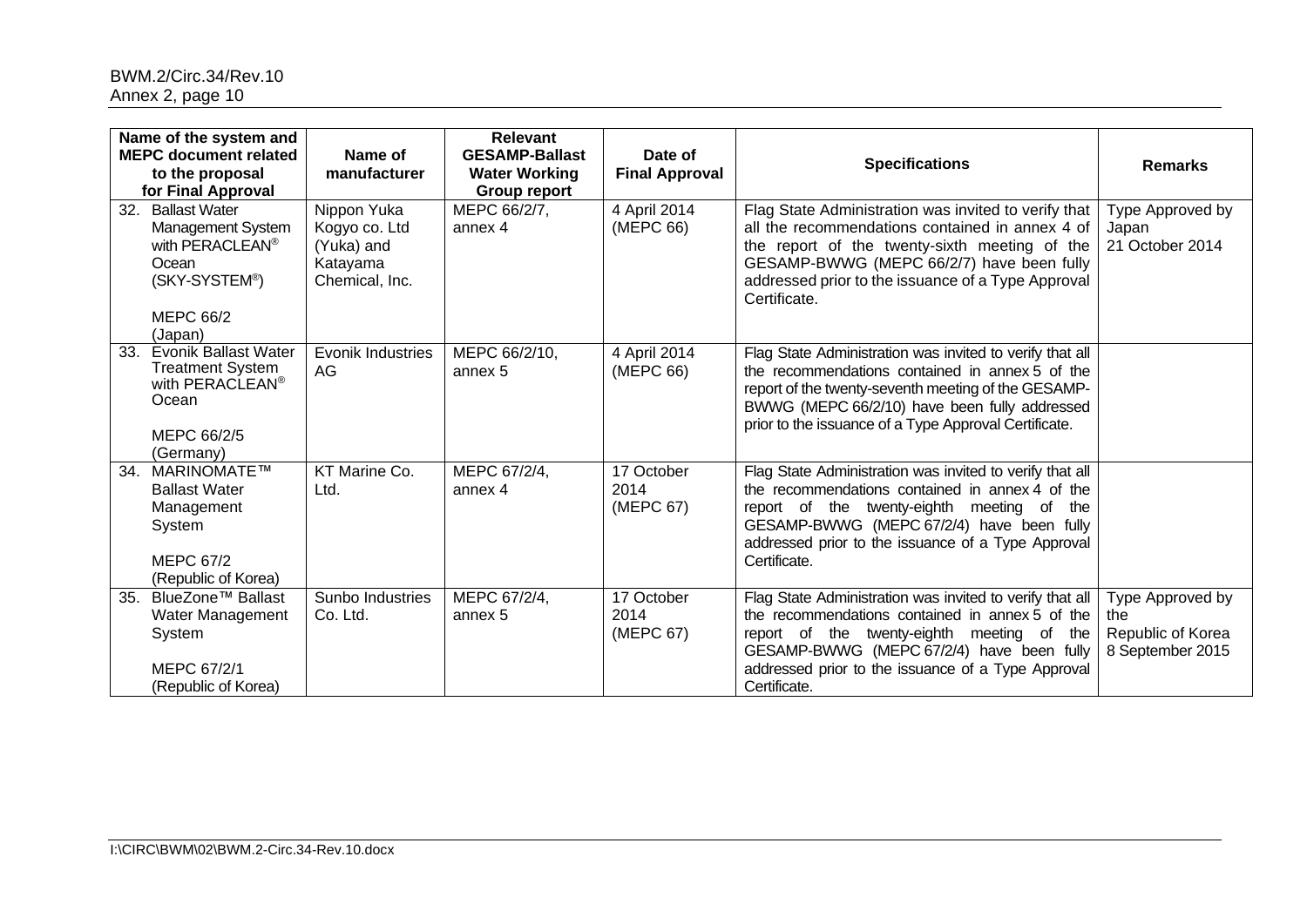### BWM.2/Circ.34/Rev.10 Annex 2, page 11

| Name of the system and<br><b>MEPC document related</b><br>to the proposal<br>for Final Approval | Name of<br>manufacturer                                             | Relevant<br><b>GESAMP-Ballast</b><br><b>Water Working</b><br><b>Group report</b> | Date of<br><b>Final Approval</b> | <b>Specifications</b>                                                                                                                                                                                                                                                                    | <b>Remarks</b>                                                                                |
|-------------------------------------------------------------------------------------------------|---------------------------------------------------------------------|----------------------------------------------------------------------------------|----------------------------------|------------------------------------------------------------------------------------------------------------------------------------------------------------------------------------------------------------------------------------------------------------------------------------------|-----------------------------------------------------------------------------------------------|
| 36. KURITA™ Ballast<br>Water Management<br>System<br>MEPC 67/2/2<br>(Japan)                     | <b>Kurita Water</b><br>Industries Ltd.                              | MEPC 67/2/4,<br>annex 6                                                          | 17 October<br>2014<br>(MEPC 67)  | Flag State Administration was invited to verify that all<br>the recommendations contained in annex 6 of the<br>report of the twenty-eighth meeting of the<br>GESAMP-BWWG (MEPC 67/2/4) have been fully<br>addressed prior to the issuance of a Type Approval<br>Certificate.             | Type Approved by<br>Japan<br>13 January 2017<br>Type Approved by<br>Norway<br>19 January 2021 |
| 37. Ecomarine-EC<br>MEPC 68/2/5<br>(Japan)                                                      | Ecomarine<br>Technology<br>Research<br>Association                  | MEPC 68/2/21,<br>annex 5                                                         | 15 May 2015<br>(MEPC 68)         | Flag State Administration was invited to verify that all<br>the recommendations contained in annex 5 of the<br>report of the<br>thirty-first<br>meeting<br>of<br>the<br>GESAMP-BWWG (MEPC 68/2/21) have been fully<br>addressed prior to the issuance of a Type Approval<br>Certificate. |                                                                                               |
| 38. ECS-HYCHLOR™<br>System<br><b>MEPC 69/4</b><br>(Republic of Korea)                           | <b>TECHCROSS</b><br>Inc.                                            | MEPC 69/4/5,<br>annex 4                                                          | 22 April 2016<br>(MEPC 69)       | Flag State Administration was invited to verify that all<br>the recommendations contained in annex 4 of the<br>report of the thirty-second meeting of the<br>GESAMP-BWWG (MEPC 69/4/5) have been fully<br>addressed prior to the issuance of a Type Approval<br>Certificate.             | Type Approved by<br>Norway<br>10 February 2020                                                |
| 39. NK-Cl BlueBallast<br>System<br>MEPC 69/4/1<br>(Republic of Korea)                           | NK Company<br>Ltd.                                                  | MEPC 69/4/5,<br>annex 5                                                          | 22 April 2016<br>(MEPC 69)       | Flag State Administration was invited to verify that all<br>the recommendations contained in annex 5 of the<br>report of the thirty-second meeting of the<br>GESAMP-BWWG (MEPC 69/4/5) have been fully<br>addressed prior to the issuance of a Type Approval<br>Certificate.             |                                                                                               |
| 40. ATPS-BLUE <sub>sys</sub><br>ballast water<br>management system<br>MEPC 69/4/2<br>(Japan)    | Panasonic<br>Environmental<br>Systems &<br>Engineering Co.,<br>Ltd. | MEPC 69/4/5,<br>annex 6                                                          | 22 April 2016<br>(MEPC 69)       | Flag State Administration was invited to verify that all<br>the recommendations contained in annex 6 of the<br>report of the thirty-second meeting of the<br>GESAMP-BWWG (MEPC 69/4/5) have been fully<br>addressed prior to the issuance of a Type Approval<br>Certificate.             | Type Approved by<br>Japan<br>30 March 2017<br>Type Approved by<br>Norway<br>10 November 2020  |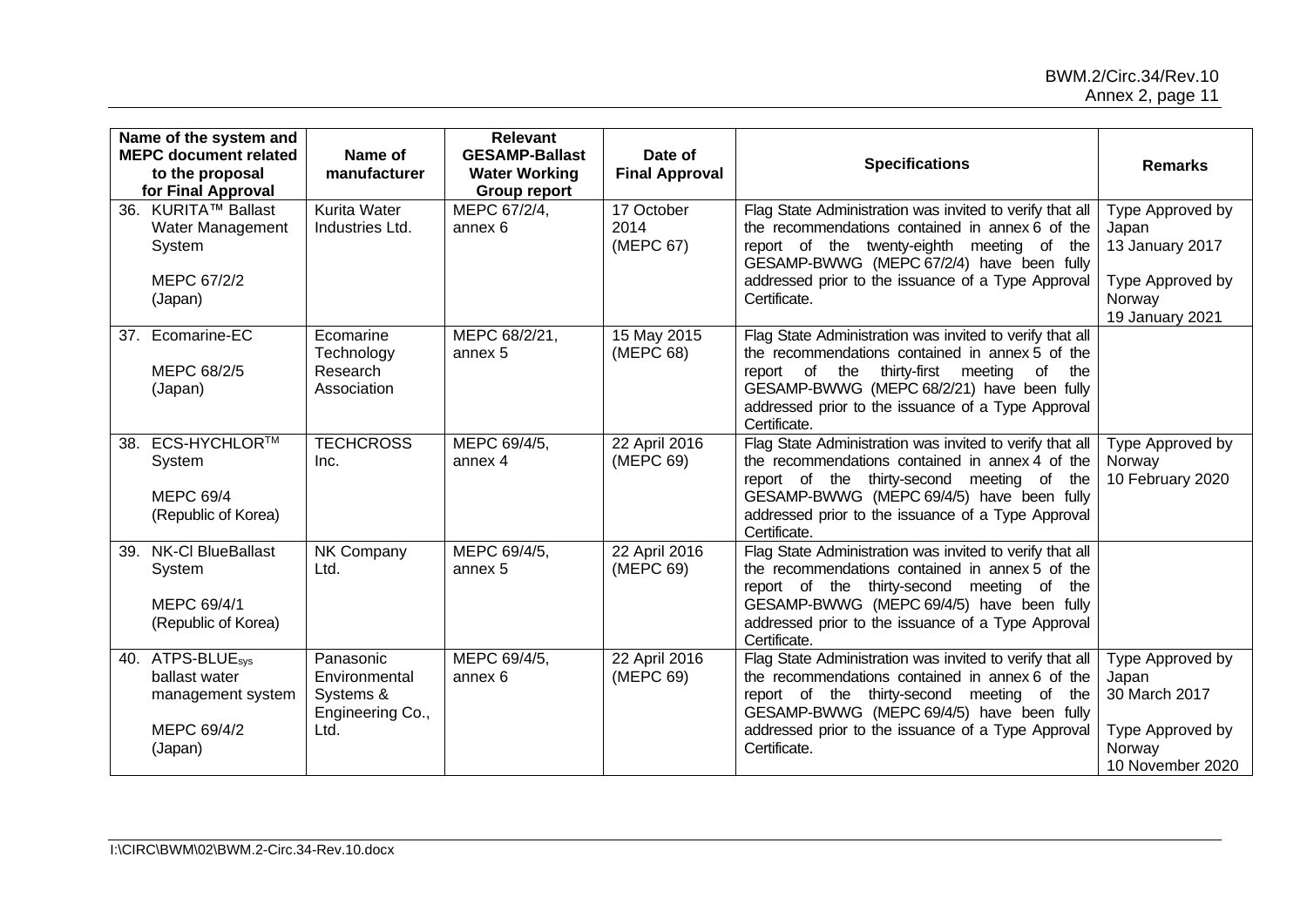| Name of the system and<br><b>MEPC document related</b><br>to the proposal<br>for Final Approval |                                                                                                                                                                                               | Name of<br>manufacturer                                                              | <b>Relevant</b><br><b>GESAMP-Ballast</b><br><b>Water Working</b><br>Group report | Date of<br><b>Final Approval</b> | <b>Specifications</b>                                                                                                                                                                                                                                                             | <b>Remarks</b>                                 |
|-------------------------------------------------------------------------------------------------|-----------------------------------------------------------------------------------------------------------------------------------------------------------------------------------------------|--------------------------------------------------------------------------------------|----------------------------------------------------------------------------------|----------------------------------|-----------------------------------------------------------------------------------------------------------------------------------------------------------------------------------------------------------------------------------------------------------------------------------|------------------------------------------------|
|                                                                                                 | 41. ECS-HYCHEM™<br>System<br>MEPC 70/4/1<br>(Republic of Korea)                                                                                                                               | <b>TECHCROSS</b><br>Inc.                                                             | MEPC 70/4/6,<br>annex 5                                                          | 28 October<br>2016<br>(MEPC 70)  | Flag State Administration was invited to verify that all<br>the recommendations contained in annex 5 of the<br>report of the thirty-third<br>meeting of<br>the<br>GESAMP-BWWG (MEPC 70/4/6) have been fully<br>addressed prior to the issuance of a Type Approval<br>Certificate. |                                                |
| 42.                                                                                             | <b>ECS-HYBRID™</b><br>System<br>MEPC 71/4/1<br>(Republic of Korea)                                                                                                                            | <b>TECHCROSS</b><br>Inc.                                                             | MEPC 71/4/3,<br>annex 5                                                          | 7 July 2017<br>(MEPC 71)         | Flag State Administration was invited to verify that all<br>the recommendations contained in annex 5 of the<br>report of the thirty-fourth meeting of<br>the<br>GESAMP-BWWG (MEPC 71/4/3) have been fully<br>addressed prior to the issuance of a Type Approval<br>Certificate.   |                                                |
| 43.                                                                                             | Envirocleanse<br>inTank™ BWTS<br>(Electrochlorination<br>Variation)<br>(subsequently<br>changed to inTank<br><b>BWTS</b><br>Electrochlorination<br>(EC) variation)<br>MEPC 73/4/1<br>(Norway) | Envirocleanse,<br>LLC. (ownership<br>subsequently<br>transferred to<br>Scienco/FAST) | MEPC 73/4/2,<br>annex 5                                                          | 26 October 2018<br>(MEPC 73)     | Flag State Administration was invited to verify that all<br>the recommendations contained in annex 5 of the<br>report of the thirty-sixth meeting of<br>the<br>GESAMP-BWWG (MEPC 73/4/2) have been fully<br>addressed prior to the issuance of a Type Approval<br>Certificate.    | Type Approved<br>by Norway<br>20 December 2018 |